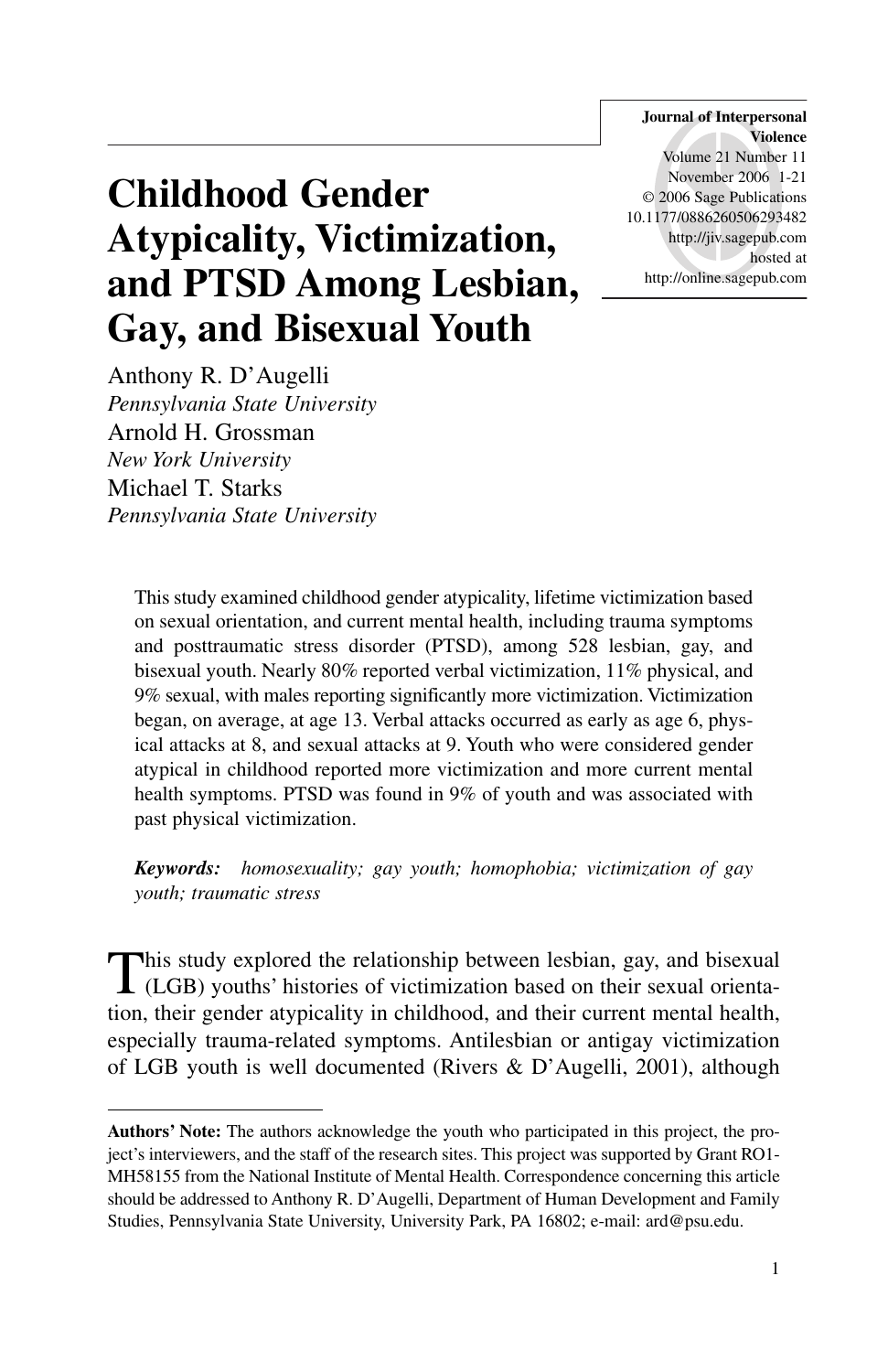#### 2 Journal of Interpersonal Violence

little research has focused on characteristics of youth that might precipitate sexual orientation victimization (SOV). One exception concerns the sex of victims, and greater victimization of male youth has been consistently found. One explanation relates to gender atypicality, or the degree to which biological males and females diverge from expected gender roles. Considerable developmental research has been devoted to the development of gender differentiation from childhood through adolescence, suggesting that this period plays an important role in the ultimate sex role behavior patterns of youth (Liben & Bigler, 2002).

This study focused on the early gender atypicality of LGB youth, its association with SOV, and, subsequently, more mental health problems, especially trauma symptoms. In another analyses of the data used in this study, D'Augelli, Grossman, and Starks (in press) found no association between childhood gender atypicality and either current self-esteem or internalized homophobia. It is important to explore these issues as they differentially affect female and male youth.

The questions addressed in this report are the following: (a) How prevalent is victimization based on sexual orientation in the histories of LGB youth? (b) At what ages does victimization related to youths' sexual orientation begin? (c) What is the relationship of early gender atypical behavior to SOV? (d) What are the relationships among childhood gender atypicality, lifetime SOV, and current mental health, especially trauma symptoms and posttraumatic stress disorder (PTSD)?

## **Method**

Data presented here were drawn from the first panel of an ongoing 2-year longitudinal study of the role of victimization related to sexual orientation on the mental health of LGB youth. Youth aged 15 to 19 were interviewed three times during a 2-year period. The assessment procedure consisted of an interview on a broad range of topics related to challenges faced by LGB youth and the completion of a battery of standard measures that assessed aspects of resilience and mental health.

#### **Participants**

The sample consisted of 528 youth, most of whom were attending programs in community-based organizations in New York City and its surrounding suburbs. Some youth in the sample were referred to the study by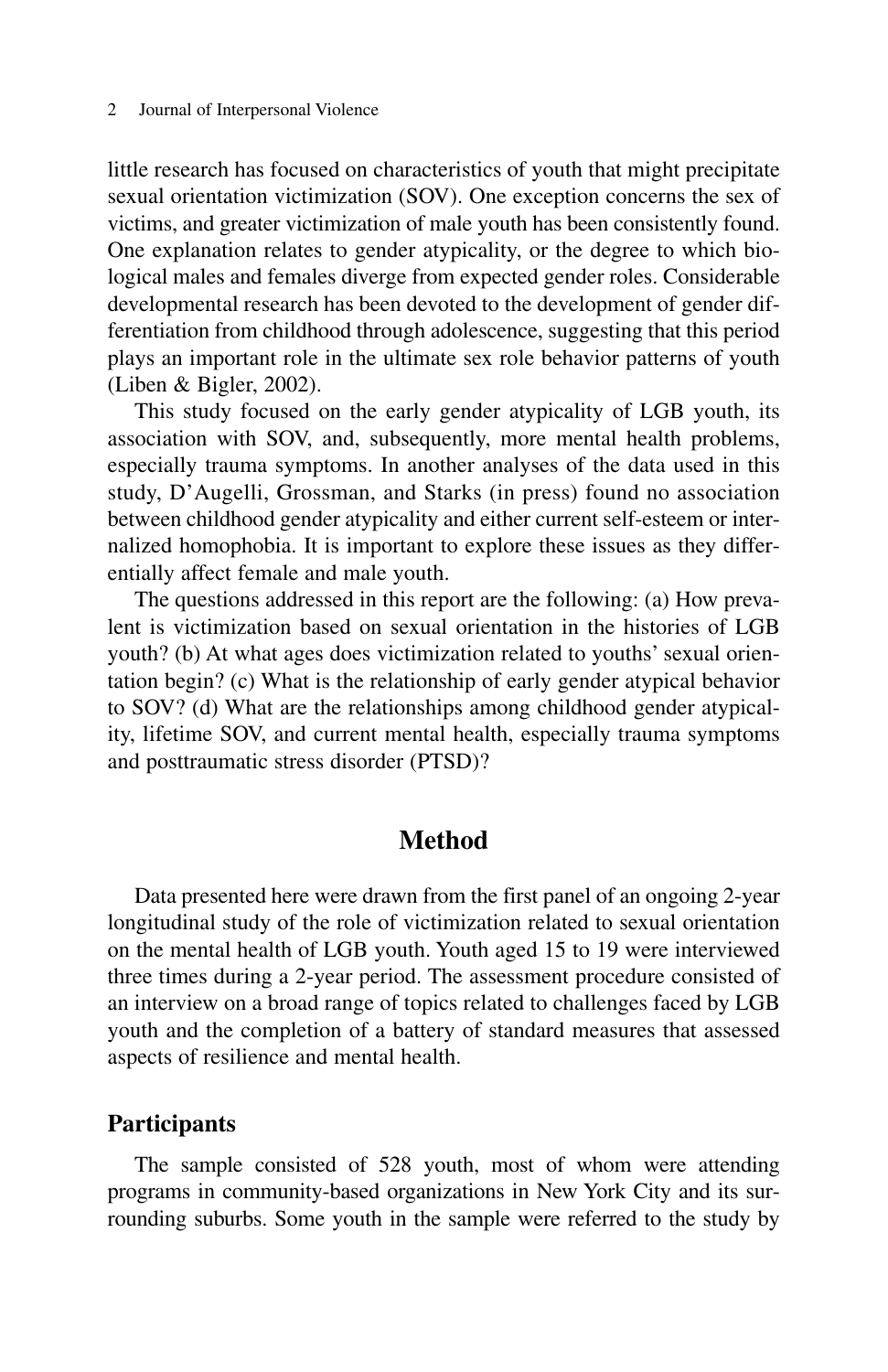other youth in the study, in an effort to diversify the sample. Three organizations were the sites for the research–one in New York City and two in suburban areas near the city. Youth were offered \$30 to participate in the first interview, which lasted from 2 to 3 hours. Because seeking parental consent from LGB youth could put youth at risk of exposure of their sexual orientation and could lead to verbal or physical harm, parental consent was not obtained. However, a youth advocate was present at each site to answer questions youth might have about the project or to discuss concerns about particular youths' participation in the research. Data collected from participants were protected by a federal certificate of confidentiality. Procedures were approved by institutional review boards at the investigators' universities.

Of the 528 youth, 52% were males and 48% were females. Age did not significantly differ between males and females; mean age was 17.03 (*SD* = 1.27). Youths' race and ethnicity were considered separately, consistent with current federal reporting guidelines. Of the sample, 45% were of Hispanic or Latino background, and 55% were not. As to race, 62% were White, 25% were Black or African American, 10% reported being of more than one race, 3% were Asian, and two participants were American Indian or Alaskan Native. Of the Hispanic or Latino youth, 86% were White and 11% were Black. Of the non-Hispanic or Latino youth, 43% were White, 36% were Black, 4% were Asian, and 2 youth were American Indian or Alaskan Native. Using more conventional categories, 1% were American Indian or Alaskan Native, 3% were Asian or Pacific Islander, 31% were African American or Black, 38% were Hispanic, and 26% were White. Nearly three fourths (71%) lived in the boroughs of New York City, 24% lived in suburban areas, 5% lived in a small cities or towns, and 2 youth reported living in a rural area.

Youths' socioeconomic status was calculated using a modified version of Entwisle and Astone's (1994) procedures. The 16 categories in their system were collapsed into 6. Adequate information to determine socioeconomic status was available for 416 youth. If two parents' occupations were available, they were averaged; if one was available, that score was used. Of the 416 youth, 4% of parents were in the "executive" category (e.g., real estate manager, financial manger), 16% were in the "professional" category (e.g., lawyer, teacher), 15% were in the "sales occupations" category (e.g., car salesperson, advertising salesperson), 22% were in the "technical/administrative support" category (e.g., computer programmer, secretary), 24% were in the "service occupations" category (e.g., bartender, nursing assistant), and 19% were in the "manual labor" category (e.g., mechanic, sewing machine operator).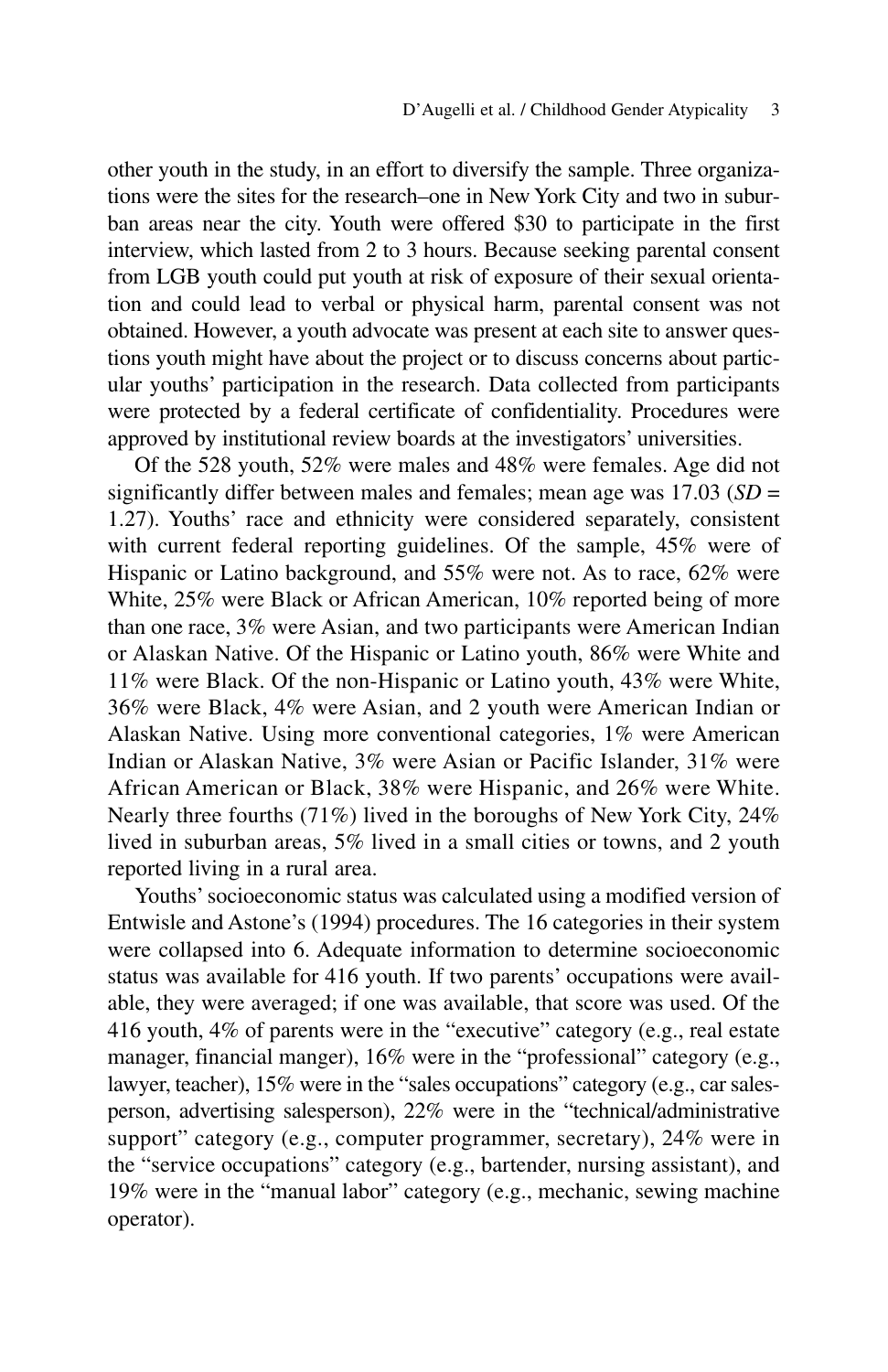4 Journal of Interpersonal Violence

### **Assessment**

Youth were assigned a trained interviewer of the same sex who was a master's-level mental health clinician. Interviews took place in private rooms at each site.

Because of the diversity of parental figures in youths' lives, information about biological parents, stepparents, foster parents, or adoptive parents was used for analyses. Most (94%) of the mothers were biological mothers, 2% were stepmothers, 2% were foster mothers, and 2% were adoptive mothers. In contrast, about three fourths (77%) of the fathers were biological fathers, with the remainder stepfathers (19%), foster fathers (1%), and adoptive fathers (3%).

*Sexual orientation development*. Youth were asked about the ages at which important milestones related to the development of their sexual orientation occurred. Youth were asked if they felt different from other children when they were growing up and when this occurred. They were then asked the ages at which someone first suggested they were different from other children. They were asked the ages at which they first disclosed their sexual orientation to another person and to mothers and fathers, if they had done so.

*Childhood gender atypicality*. Youth were asked if they were ever called "sissy" or "tomboy" (or other words synonymous with being too feminine or too masculine, respectively) during childhood, defined as younger than 13 years of age. If this had occurred, the age when it first occurred and the person who first said it was recorded. Youth were then asked if parents had considered them sissies (too feminine) or tomboys (too masculine). Next, youth assessed mothers' and fathers' reactions to any gender atypicality, using a 4-point scale ranging from 1 (*very positive*) to 4 (*very negative*). They were asked if parents had tried to discourage gender atypical behavior and how old they were when this started.

*SOV.* Youth were asked if they had ever experienced verbal, physical, or sexual SOV using questions from other research (D'Augelli, 2002; Pilkington & D'Augelli, 1995). Verbal SOV was assessed using a question about whether they had ever been "called names, teased, or threatened with being hurt or beat up because you're lesbian (or gay or bisexual, depending on the interviewee's self-identification), or someone thought you were." Physical SOV was assessed with the question, "Have you ever been punched, kicked, or beaten or hurt with a knife, gun, bat, or some other weapon because you're LGB or someone thought you were?" For sexual SOV, youth were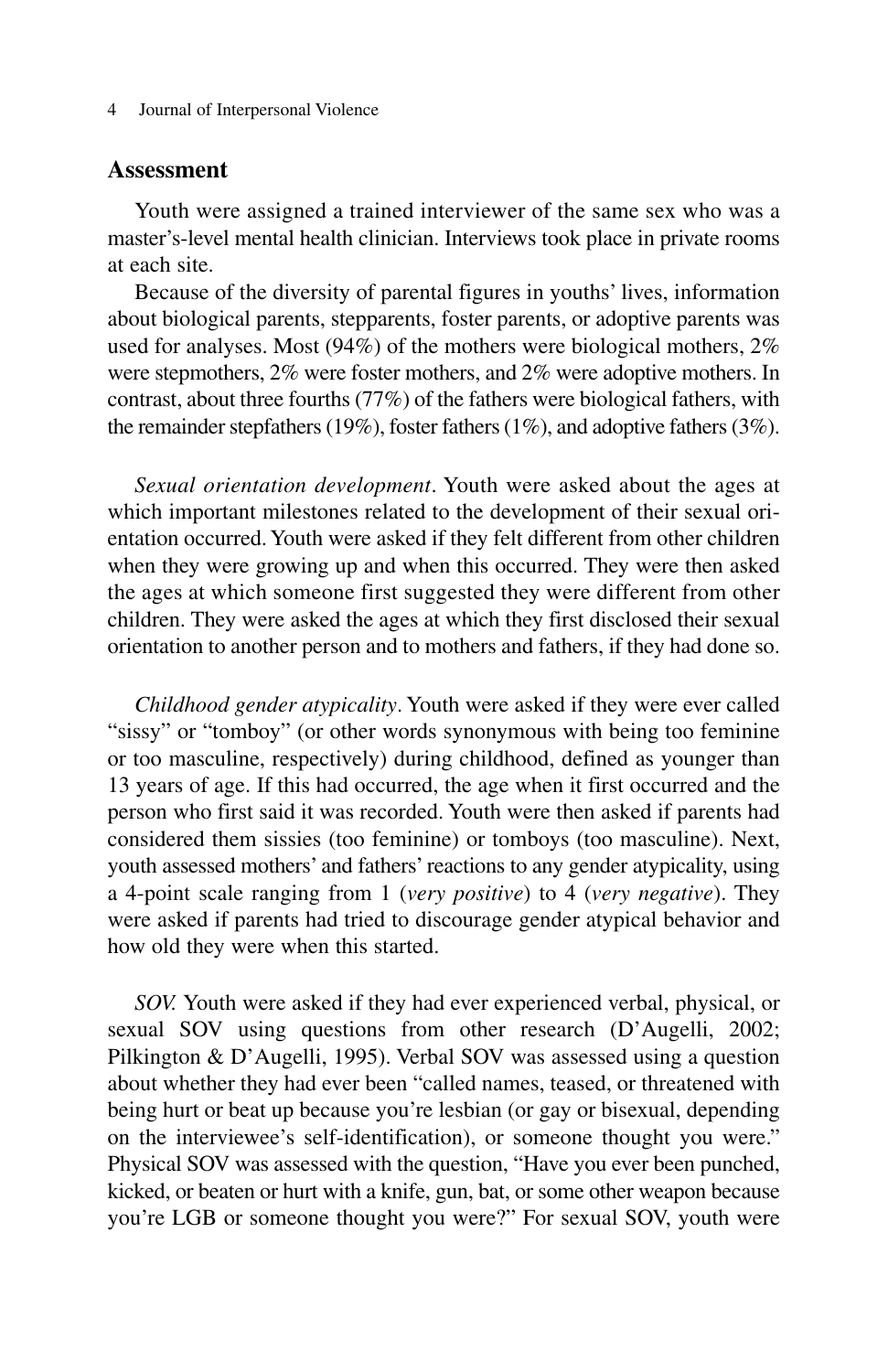asked, "Have you ever been sexually abused or raped because you're LGB or someone thought you were?"

For each type of SOV, youth were asked when it first occurred, what happened, who did it, where it occurred, and how upsetting it was at the time. Upset at the time of SOV was rated as 0 (*not upsetting*), 1 (*somewhat upsetting*), 2 (*very upsetting*), or 3 (*extremely upsetting*). The number of incidents of each type of SOV was asked. The distribution of incidents youth experienced during their lifetime was highly skewed, with many reporting very high frequencies of verbal SOV. For example, some youth estimated nearly 3,000 instances of verbal SOV (*Mdn* = 7), 100 instances of physical SOV (*Mdn* = 0, as 90% reported no physical SOV; with those cases removed, *Mdn* = 2), and up to 70 instances of sexual SOV (*Mdn* = 0 as 91% reported no sexual SOV; with those cases removed, *Mdn* = 2). To facilitate analyses, eight SOV frequency categories were developed:  $0 = 0$ ,  $1 = 1$ ,  $2 = 2$ ,  $3 = 3$ to 5,  $4 = 6$  to 20,  $5 = 21$  to 100,  $6 = 101$  to 200,  $7 =$  more than 200. These scores were treated as continuous variables.

*Mental health indicators*. Three indicators of current mental health problems were used. The Brief Symptom Inventory (BSI; Derogatis, 1993) asks about the occurrence of 53 symptoms in the past week with a 5-point scale ranging from 0 (*not at all*) to 4 (*extremely*). The Global Severity Index (GSI), an overall indicator of mental health problems, was used in analyses. Alpha was .96 for GSI scores. Mean GSI scores were used.

Youth completed the Trauma Symptom Checklist (TSC; Briere, 1996)*,* a 40-item measure of traumatic stress symptoms. The respondent was asked about each symptom's occurrence in the past 2 months on a 4-point scale from 0 (*never*) to 3 (*often*). Cronbach's alpha for total TSC scores was .94 for the total score. Mean total TSC scores were used. The correlation between the GSI and the TSC scores was  $r(526) = .77$ ,  $p < .001$ .

PTSD was assessed with the PTSD module from Version IV of the NIMH Diagnostic Interview Schedule for Children (DISC; Shaffer, Fisher, Lucas, Dulcan, & Schwab-Stone, 2000), a structured interview assessment procedure that generates diagnoses compatible with the fourth edition of the *Diagnostic and Statistical Manual of Mental Disorders*. The DISC is the most carefully designed and tested diagnostic interview suitable for adolescents and has been subjected to extensive evaluation since it first appeared in 1983. Youth were categorized as either demonstrating PTSD or not in the past year. Thus, to complement the continuous symptom-based scores of the TSC, convergent information was obtained on PTSD as diagnosed traditionally in a psychiatric context.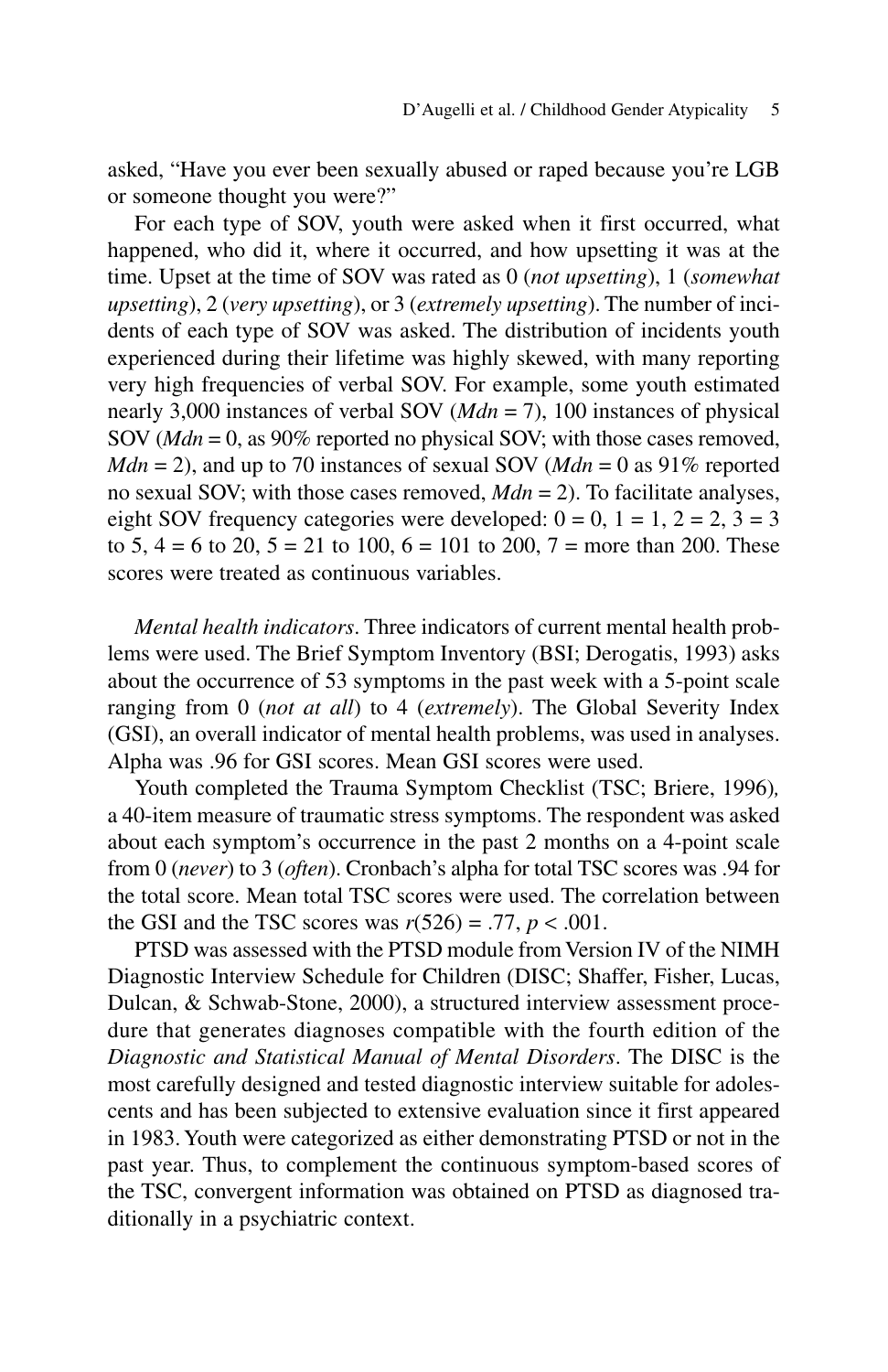## **Results**

Descriptive statistics for sexual orientation and gender atypicality milestones and the results of comparisons between male and female youth are shown in Table 1. Effect sizes, Cohen's *d*, are also presented. Effect sizes of 0.2 are small, 0.5 moderate, and 0.8 large (Cohen, 1988).

#### **Sexual Orientation Development and Behavior**

About three fourths (77% of males and 72% of females) said they felt different from other youth when they were growing up. They first experienced this difference at about 8 years of age, although the range was from 3 to 18. When asked if someone else had told them they were different as they were growing up, significantly more males (60%) than females (52%) said this had happened,  $\chi^2(1, n = 528) = 3.96$ ,  $p < .05$ . This difference was first pointed out by others at about 8 years of age. Of those who first pointed out this difference from other children, the youth reported that 18% were acquaintances, 11% were friends, 10% were teachers, 9% were mothers, and less than 1% were fathers, and 0.17% said that several people pointed out the difference.

Youth had disclosed their sexual orientation to another person for the first time at about age 15, with no difference between males and females. About 60% had told their mother about their sexual orientation, and about 27% had told father. There was no significant gender difference for age of disclosure to mothers or fathers, which was about age 15.

### **Childhood Gender Atypicality**

Two thirds (66%) of the females were called tomboys while they were growing up, and 58% of the males were called sissies, a significant difference,  $\chi^2(1, n = 528) = 3.72$ ,  $p < .05$ . The age at which this first occurred was about 8*.* As to parents considering youth tomboys or sissies, about half (43%) reported that this had occurred. Compared to females, males perceived significantly more negative responses to their gender atypicality from parents: mothers:  $\chi^2(3, n = 194) = 13.37, p < .01$ ; fathers:  $\chi^2(3, n =$ 105) = 33.55,  $p < .01$ . Although 13% of females' mothers were reported to be very positive about their daughter's gender atypicality, only 2% of males' mothers were very positive. About half (56%) of the males indicated that their mother's reaction was negative; however, only one third (36%) of females' mothers were reported to be negative. Of females, 10% reported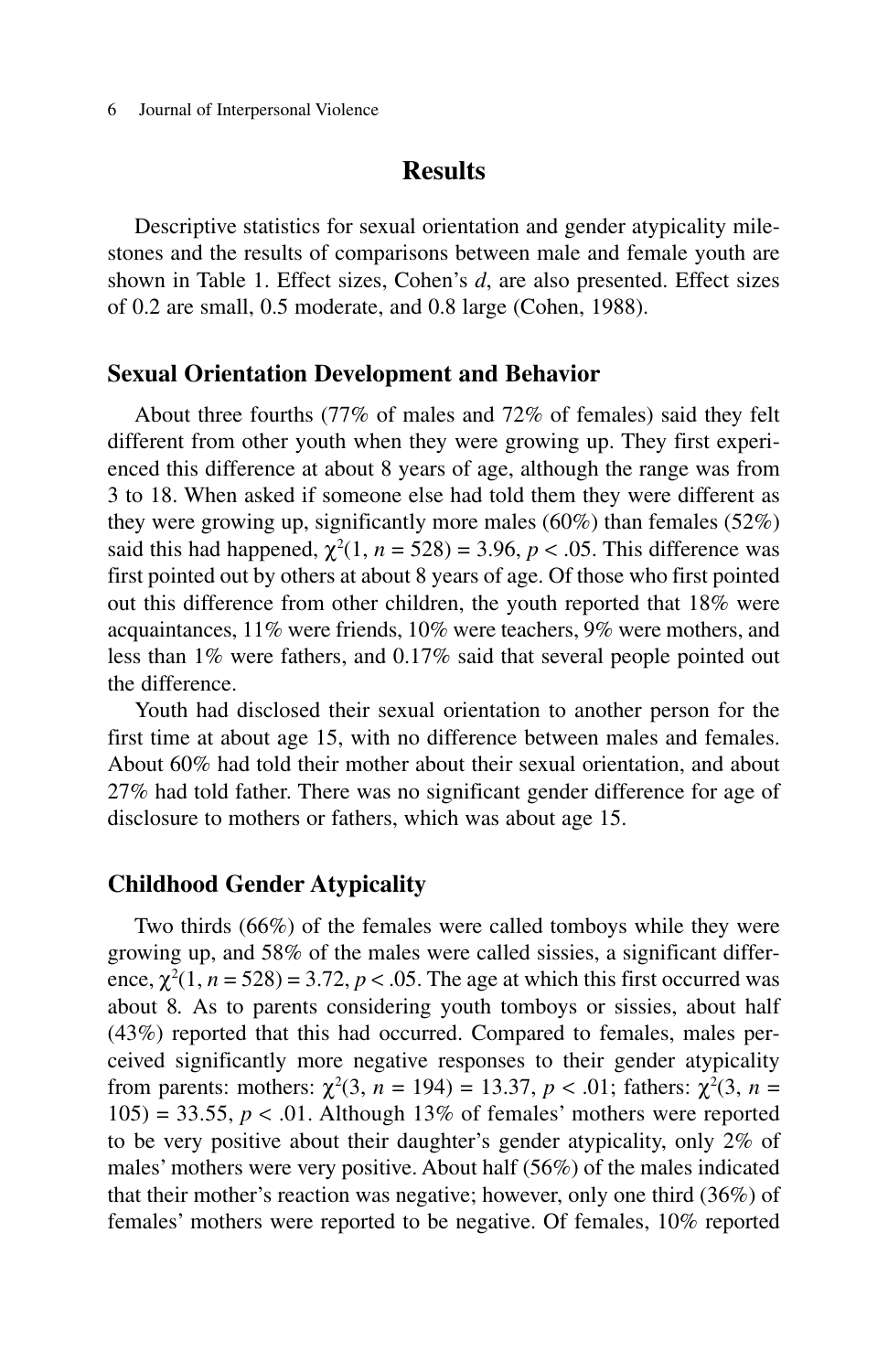|                                                           |     |       |                    | Sex Differences in Sexual Orientation and Gender Atypicality<br>Milestones for Lesbian, Gay, Bisexual Youth |                |       |                      |                  |           |                |
|-----------------------------------------------------------|-----|-------|--------------------|-------------------------------------------------------------------------------------------------------------|----------------|-------|----------------------|------------------|-----------|----------------|
|                                                           |     |       | Males <sup>a</sup> |                                                                                                             |                |       | Females <sup>b</sup> |                  |           |                |
| Milestone                                                 | z   | Z     | S <sub>D</sub>     | Range                                                                                                       | n              | Z     | S <sub>D</sub>       | Range            |           | $\overline{b}$ |
| Age felt different from<br>others                         | 208 | 7.74  | 2.95               | $3 - 17$                                                                                                    | 179            | 8.09  | 3.02                 | $5 - 18$         | 1.18      |                |
| Age others said youth was<br>different                    | 165 | 8.33  | 2.95               | $2 - 15$                                                                                                    | 133            | 8.08  | 2.67                 | $1-17$           | 0.76      |                |
| Age of first disclosure                                   |     | 14.53 |                    |                                                                                                             |                | 14.63 |                      |                  | 0.60      |                |
| Age of disclosure to mother                               | 273 | 14.73 | 2.12               | $6-19$<br>3-19                                                                                              | 254<br>141     | 15.10 | $1.78$<br>2.06       | $9-19$<br>$2-19$ | 1.43      |                |
| Age of disclosure to father                               | 75  | 14.88 | 2.15               | $5-19$                                                                                                      | $\mathbb{S}^3$ | 15.02 | 2.06                 | $5 - 18$         | 0.38      |                |
| Age called "sissy" or<br>"tomboy"                         | 155 | 8.13  | 2.26               | $2 - 13$                                                                                                    | 165            | 7.81  | 2.34                 | $1-14$           | 1.23      |                |
| Maternal response to<br>gender atypicality                | 56  | 2.64  | 0.68               | $1-4$                                                                                                       | 98             | 2.30  | 0.79                 | $1-4$            | $3.25***$ | 0.46           |
| Paternal response to gender<br>atypicality                | 53  | 3.02  | 0.72               | $\overline{1}$                                                                                              | 52             | 2.23  | 0.76                 | $1-4$            | $5.47***$ | 1.07           |
| discouragement of<br>Age of first parental<br>atypicality | 79  | 9.72  | 2.70               | 4-16                                                                                                        | 65             | 10.79 | 3.01                 | $5 - 17$         | $2.23*$   | 0.37           |

**Table 1**

a. *n* = 274.  $b. n = 254.$ 

a.  $n = 274$ .<br>
b.  $n = 254$ .<br>
\* $p < .05$ . \*\* $p < .01$ . \*\*\* $p < .001$ . \**p* < .05. \*\**p* < .01. \*\*\**p* < .001.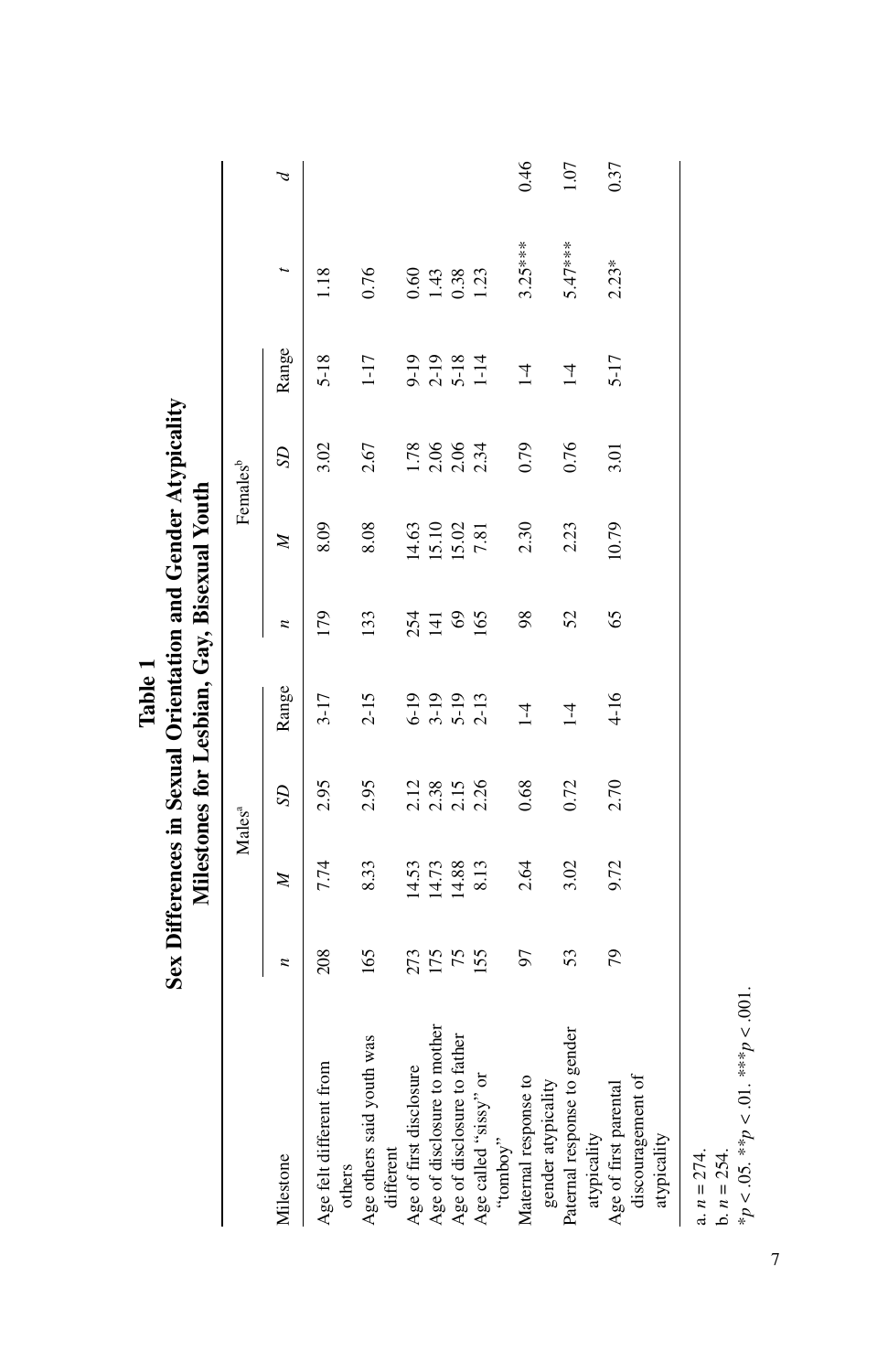that their father was very positive about their gender atypicality, compared to 2% of males' fathers. Most (80%) of males' fathers were reportedly negative, contrasted to 24% of females' fathers.

Nearly one third (30%) of youth considered gender atypical by parents reported parental efforts to discourage gender nonconforming behaviors. Discouragements parents used did not differ by youths' gender, with 53% being told to change their behavior, 12% being punished or restricted in their activities, and 8% being sent to counseling.

## **SOV**

Table 2 presents descriptive statistics for lifetime SOV and comparisons between male and female youth.

Three fourths (78%) reported verbal SOV, 11% reported physical SOV, and 9% reported sexual SOV. Males reported significantly more SOV of all types: 87% reported verbal SOV compared to 69% of females,  $\chi^2(1, n =$ 528) = 22.90,  $p < .01$ ; 15% reported physical SOV compared to 7% of females,  $\chi^2(1, n = 528) = 8.56, p < .01$ ; and 14% reported sexual SOV compared to 5% of females,  $\chi^2(1, n = 528) = 12.07, p < .01$ .

Verbal SOV began, on average, at about age 13 for the entire sample, with some events occurring as early as age 6. Verbal SOV started significantly earlier for males (11) than females (14). There was a significant relationship between sex of the victimizer and sex of the victim,  $\chi^2(1, n = 282)$  = 58.52,  $p < .01$ . Males reported being victimized mostly by other males (94%), and females were victimized nearly equally by males (56%) and by females (44%). Of the people committing verbal SOV, youth said that 31% were male acquaintances, 16% were groups of several people, 15% were acquaintances whose gender was not specified, and 8% were classmates. The most frequently reported locations of the first verbal SOV were: 72% at school, 13% in public settings, and 10% at home. All youth reported being upset by their first SOV experience, with 73% reporting being very or extremely upset. Examples of verbal SOV experiences and when they occurred were: (a) Male, at 10: "My mom was screaming at me, calling me a 'fucking faggot' and 'cocksucker.' I just cried and cried." (b) Female, at 17: "Mom 'went off' on me, called me a 'dyke.'" (c) Female, at 18: "A 50 year-old man, a religious fanatic, called me evil, and said that me and my girlfriend were 'nasty,' and called our relationship an abomination."

Physical SOV began at age 13, with the first events reported as early as age 8. There was no difference between the age of the first occurrence of physical SOV between males and females*.* There was a significant relationship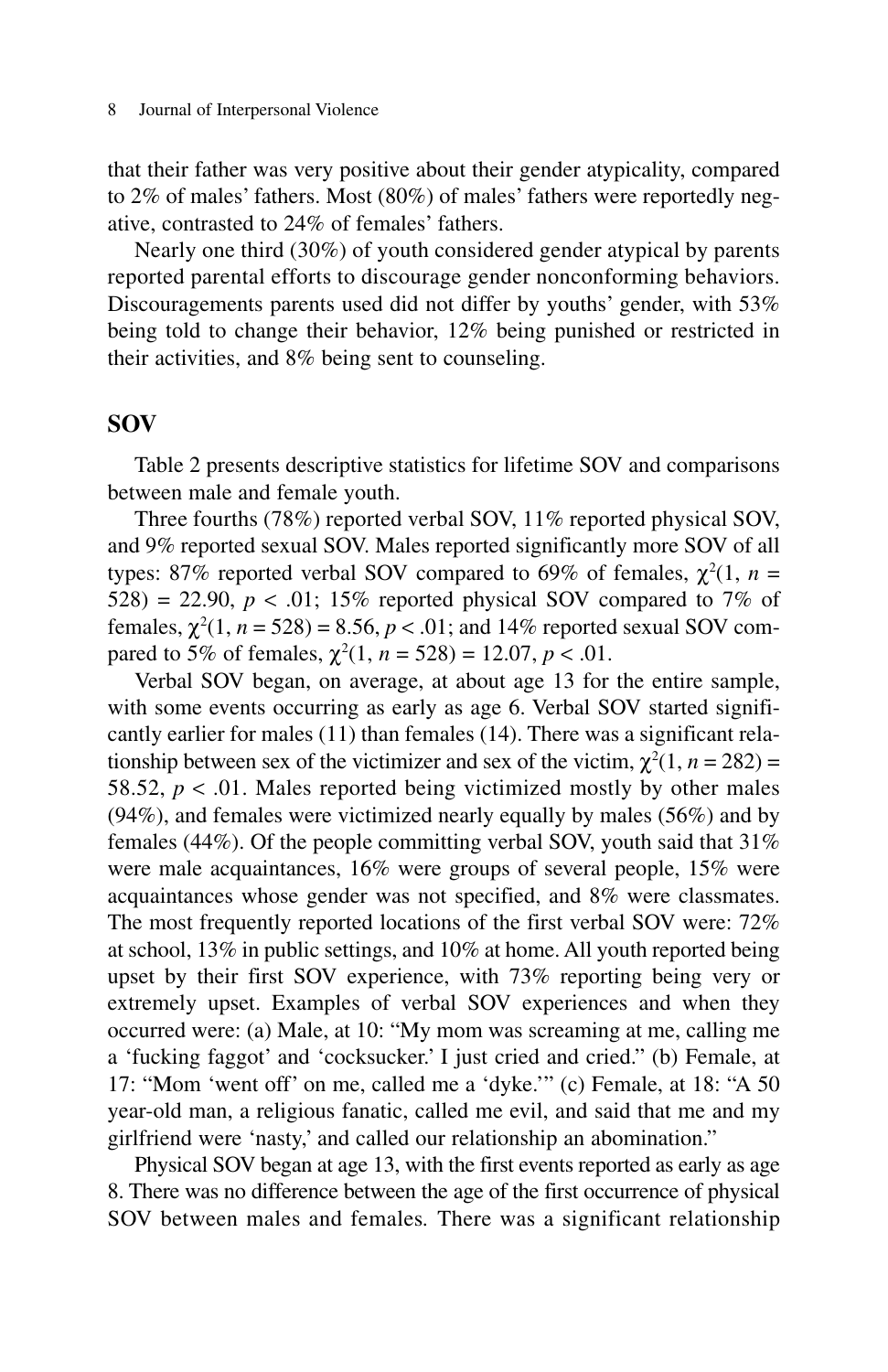|                                           |               |              |                     | Lesbian, Gay, and Bisexual Youth    |     |                        |                      |                                                              |                         |                 |
|-------------------------------------------|---------------|--------------|---------------------|-------------------------------------|-----|------------------------|----------------------|--------------------------------------------------------------|-------------------------|-----------------|
|                                           |               |              | Males <sup>a</sup>  |                                     |     |                        | Females <sup>b</sup> |                                                              |                         |                 |
| Variable                                  |               | Z            | SD                  | Range                               |     |                        | $^{5D}$              | Range                                                        |                         |                 |
| Lifetime verbal victimization             |               | 4.06         | 2.40                | $C-1$                               | 254 | 2.46                   | 2.20                 | $C-7$                                                        | 7.94***                 | 0.70            |
| Age of first verbal victimization         | 173           |              | 3.59                |                                     |     | 14.40                  | 2.38                 |                                                              | 7.50***                 | $\widetilde{S}$ |
| Upsetness at first verbal victimization   |               | 1.61         | $\overline{0}$      |                                     |     | 1.60                   | 0.95                 |                                                              | 1.07                    |                 |
| Lifetime physical victimization           | 274           | 0.35         | 1.04                | $5-19$<br>0-3<br>0-6<br>8-17<br>0-3 | 254 |                        |                      |                                                              |                         | 0.22            |
| Age of first physical victimization       | $\frac{1}{2}$ | 13.10        | $\frac{2.15}{0.82}$ |                                     |     | 0.16<br>0.4.24<br>0.07 | $0.72$<br>0.46       |                                                              | $2.42*$<br>1.75<br>1.69 |                 |
| Upsetness at first physical victimization |               |              |                     |                                     |     |                        |                      |                                                              |                         |                 |
| Lifetime sexual victimization             | 274           | 2.28<br>0.31 | 0.94                | $0-5$<br>5-19                       | 254 |                        | $0.45$<br>$2.95$     | $6-18$<br>$0-3$<br>$0-5$<br>$0-3$<br>$1-5$<br>$0-3$<br>$0-3$ | $3.68***$               | 0.35            |
| Age of first sexual victimization         |               | 12.86        | 3.69                |                                     |     | 15.60                  |                      |                                                              | $2.16*$                 | 03              |
| Upsetness at first sexual victimization   |               | 2.22         | 0.95                | J <sub>3</sub>                      |     | 2.50                   | 0.97                 |                                                              | 0.84                    |                 |
|                                           |               |              |                     |                                     |     |                        |                      |                                                              |                         |                 |

|                      | «rion Experiences or                |                                |
|----------------------|-------------------------------------|--------------------------------|
|                      | <sup>7</sup> ictimizatio.           |                                |
| l<br>J<br>ຸ<br>Table | es in Lifetime Sexual Orientation V | Lachian Cay and Bicaynal Vauth |
|                      |                                     |                                |
|                      |                                     |                                |
|                      | Terence                             |                                |
|                      | Sex Diff                            |                                |

Note: Victimization scores are based on eight frequency categories.<br>
a.  $n = 274$ .<br>
b.  $n = 254$ .<br>
\* $p < .01$ . \*\*\* $p < .001$ . Note: Victimization scores are based on eight frequency categories.

a. *n* = 274.

 $b. n = 254.$ \**p* < .05. \*\**p* < .01. \*\*\**p* < .001.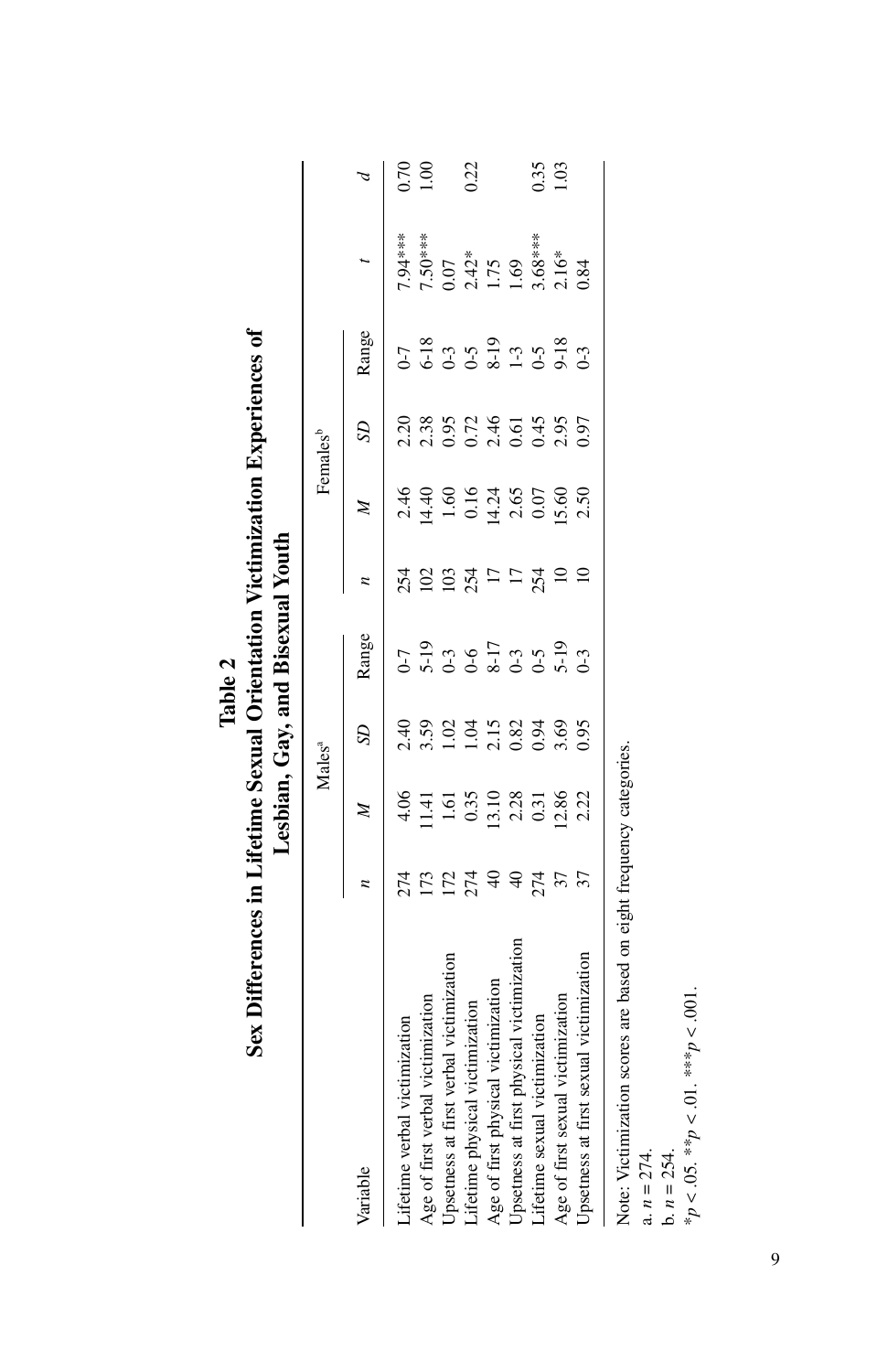between the sex of the victimizer and the sex of the victim,  $\chi^2(1, n = 56)$  = 14.19,  $p < 0.01$ . Males were most victimized by other males (95%). Females were equally victimized by males (53%) and females (47%). Of the people involved in the physical SOV,  $42\%$  ( $n = 24$ ) were male acquaintances,  $14\%$  $(n = 8)$  involved several attackers, and 11%  $(n = 6)$  were classmates. The locations most frequently reported of the first physical SOV were: 56% at school, 25% in public settings, and 9% at home. Most youth (89%) reported being very or extremely upset at the first occurrence. Examples of physical SOV were: (a) Male, at 17: "I was a wrestler, and another wrestler didn't like my being gay, so he beat me with a stick and broke my nose." (b) Female, at 8: "I was beaten up by older girls. They dragged me along the floor, banged my head on the monkey-bars, kicked me, and punched my stomach." (c) Male, at 16: "Some older boys threw a basketball in my face because I wore a pink shirt."

Sexual SOV started at 13.5 years old for youth reporting it, with events occurring earlier for males (13) than females (16). All reported sexual SOV acts were committed by males. Of males and females who experienced sexual SOV, 27% were victimized by friends, 26% by acquaintances, and 15% by strangers. The locations most frequently reported where the first SOV occurred were: 34% at home and 13% in public settings. Nearly all youth (97%) reported being very or extremely upset by this first sexual SOV experience. Examples of sexual SOV were: (a) Female, at 18: "I was in a conversation at a party and mentioned that I was bi. One of the guys took me into a private room and forced me to have sex." (b) Male, at 9: "My stepfather raped me a lot and tried to fist me. I bled so much I had to go to the ER and get 16 stitches." (c) Male, at 16: "I told an attendant in a hospital that I was gay, and he forced me to give him a blowjob."

Youth who experienced more than one type of SOV were compared in terms of their upset at the first occurrences. Comparison of reported upset at first verbal SOV and first physical SOV showed that youth were significantly more upset by physical abuse (verbal:  $M = 2.08$ ,  $SD = 0.77$ ; physical:  $M = 2.38$ ,  $SD = 0.77$ ),  $t(52) = 2.03$ ,  $p < .05$ ,  $d = 0.39$ . There was no difference between verbal and sexual SOV,  $t(34) = 1.43$ , *ns.* Sixteen youth reported both physical and sexual SOV, and there was no difference in their reported upset to the two types,  $t(15) = 0.25$ , *ns*.

#### **Gender Atypicality, Victimization, and Mental Health**

Analyses of the relationship between gender atypicality, SOV, and mental health problem indicators were conducted using two-way analyses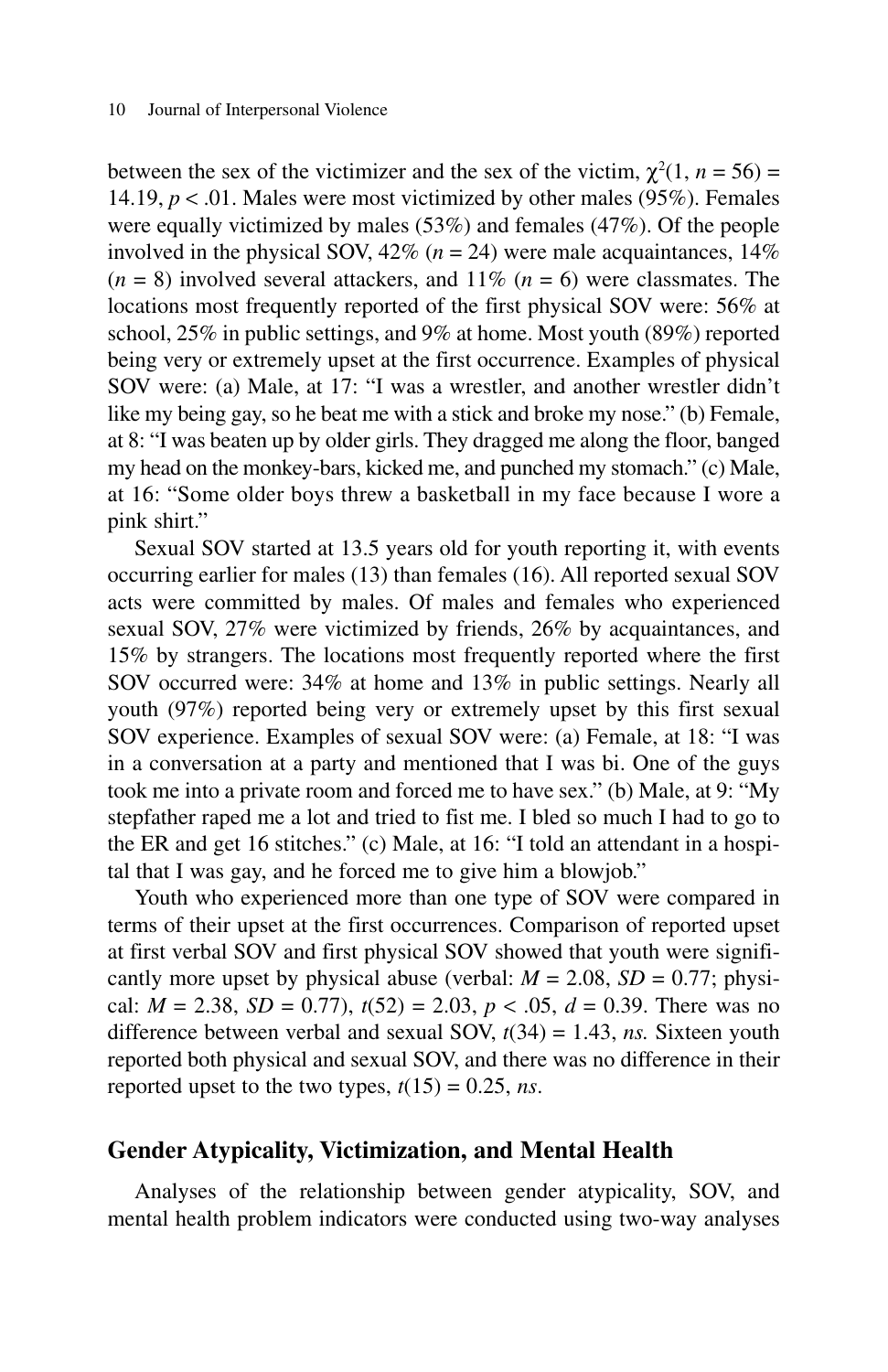of variance, with five aspects of gender atypicality (feeling different, being seen as different, called sissy or tomboy, called sissy or tomboy by parents, and parental efforts to discourage gender atypicality, each considered as yes or no) and sex as the factors. The means and standard deviations of the different gender atypicality experience groups are shown in Table 3, and the *F* values for the main effects of gender atypicality (whether or not the youth experienced the event) appear in Table 4. Because there were only three significant interaction effects, effect sizes for these interactions are not shown.

There was a significant association between gender atypicality and both SOV and mental health problem indicators. Youth who felt different, were called sissies or tomboys by others including parents, and who were discouraged by parents from acting in gender atypical ways experienced significantly more lifetime verbal and physical SOV than those who did not have these experiences. Gender atypical youth were verbally attacked for the first time at earlier ages, if they felt different, were considered different, or were called sissy or tomboy by parents. As to physical SOV, youth reporting gender atypicality received more physical attacks during their lifetime. First physical attacks occurred at earlier ages for youth who were called sissies or tomboys and who reported that their parents discouraged their gender atypicality. Gender atypicality was not associated with sexual SOV nor age of first sexual SOV.

There was a significant interaction between sex and being called sissies and tomboys on verbal SOV. Males who were called sissies experienced significantly more verbal SOV than other males  $(d = 0.92)$ . There was no difference in SOV experiences between females who were called tomboys or not. Another interaction effect concerned being called sissy or tomboy by parents and upset at first sexual SOV. Males who said that their parents called them sissies were significantly more upset at the first sexual SOV than other boys  $(d = 0.63)$ , whereas the females who said their parents called them tomboys were significantly less upset than other females  $(d =$ 0.91). However, because of the small numbers of youth experiencing sexual SOV, this final interaction effect should be considered cautiously.

Current mental health symptoms were strongly related to past reports of gender atypicality. Gender atypicality was associated with significantly more symptoms on both the BSI and the TSC. A significant interaction effect was also found for TSC scores. Males called sissies experienced significantly more TSC symptoms than did other males  $(d = 0.59)$ , whereas females who were called tomboys did not differ in TSC scores from other females.

Of the 517 youth for whom data were available,  $9\%$  ( $n = 48$ ) met the DISC criteria for a diagnosis of PTSD in the last year. Three times the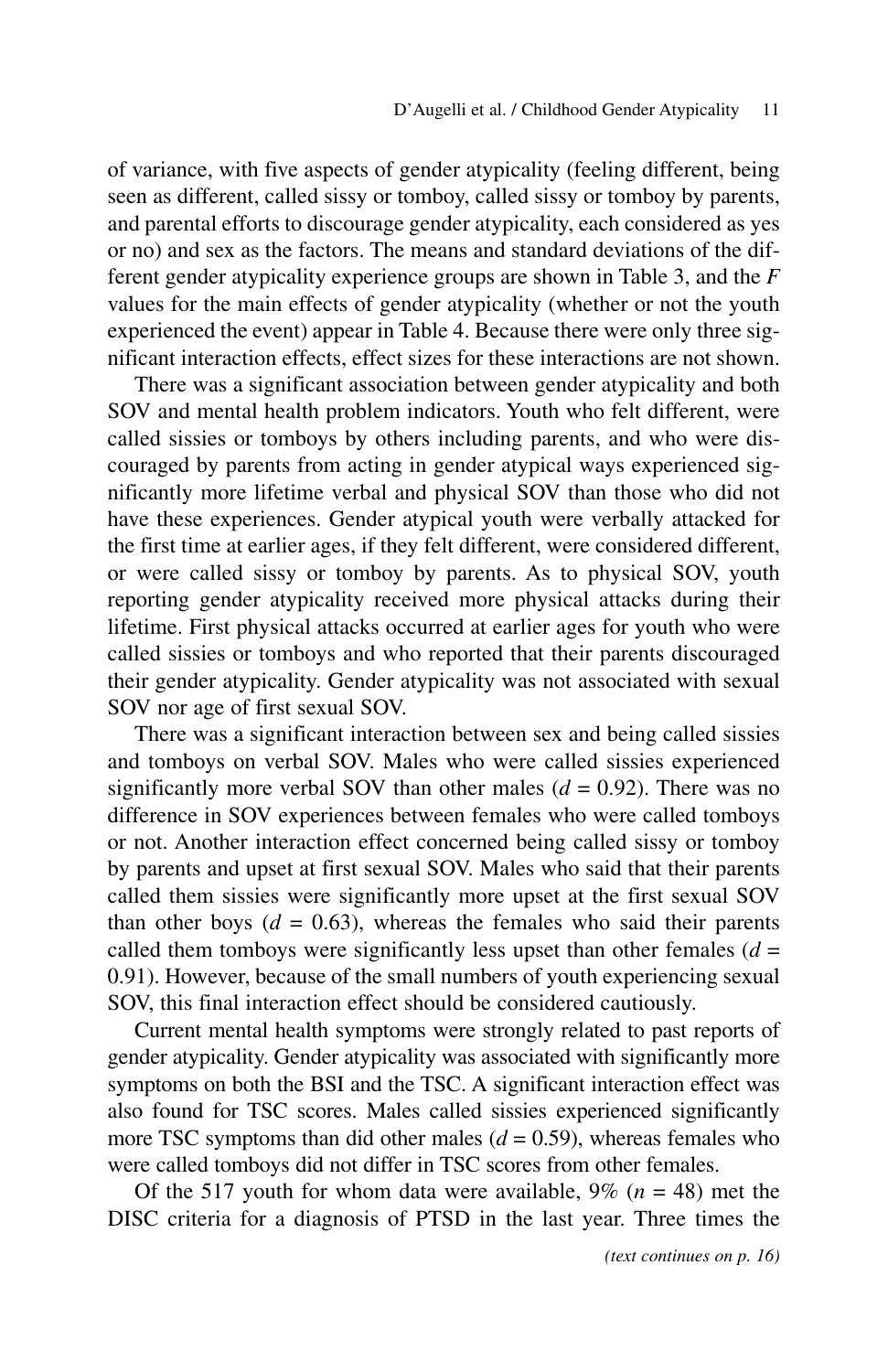|                               |      |                |                                                                                                               |           |              |                        | Sexual Offentation Victimization |           |           |                |               |               |              |                               |              |    |           |                |                      |                |
|-------------------------------|------|----------------|---------------------------------------------------------------------------------------------------------------|-----------|--------------|------------------------|----------------------------------|-----------|-----------|----------------|---------------|---------------|--------------|-------------------------------|--------------|----|-----------|----------------|----------------------|----------------|
|                               |      |                |                                                                                                               |           |              | Viewed as<br>Different |                                  |           |           | Called "Sissy" |               |               |              | Called "Sissy"<br>or "Tomboy" |              |    |           | Parental       | Discouragement       |                |
|                               |      |                | Felt Different                                                                                                |           |              | by Others              |                                  |           |           | or "Tomboy"    |               |               |              | by Parents                    |              |    |           | of Atypicality |                      |                |
|                               |      | Yes            |                                                                                                               | ž         | Yes          |                        | ž                                |           | Yes       |                | $\frac{1}{2}$ |               | Yes          |                               | ż            |    | Yes       |                | $\tilde{\mathsf{z}}$ |                |
| Variable                      | z    | $\overline{c}$ | Z                                                                                                             | $^{5}$    | $\mathbb{Z}$ | SD                     | Z                                | $^{5}$    | Z         | SD             | Z             | $\mathcal{S}$ | $\mathbb{Z}$ | $\mathcal{L}$                 | $\mathbb{Z}$ | SD | Z         | SD             | z                    | S <sub>D</sub> |
| Lifetime verbal               | 3.78 | 2.37           |                                                                                                               | 1.83 2.01 |              | 4.01 2.28              | 2.34 2.31                        |           | 3.76 2.35 |                | 2.50 2.37     |               | 3.93 2.36    |                               | 2.76 2.37    |    | 4.16 2.27 |                | 2.94 2.51            |                |
| victimization<br>Age of first |      |                | 12.26 3.52 14.08 2.97 11.96 3.56 13.80 3.01 11.99 3.60 13.91 2.80 12.12 3.50 12.17 3.48 12.12 3.50 12.77 3.48 |           |              |                        |                                  |           |           |                |               |               |              |                               |              |    |           |                |                      |                |
| victimization<br>verbal       |      |                |                                                                                                               |           |              |                        |                                  |           |           |                |               |               |              |                               |              |    |           |                |                      |                |
| Upset at first<br>verbal      |      | 1.67 0.99      |                                                                                                               | 1.25 0.98 |              | 1.68 0.98              | $1.44$ $1.00$                    |           | 1.66 0.98 |                |               | 1.47 1.04     | 1.71 0.99    |                               | 1.49 1.00    |    | 1.72 0.99 |                | 1.54 1.00            |                |
| victimization                 |      |                |                                                                                                               |           |              |                        |                                  |           |           |                |               |               |              |                               |              |    |           |                |                      |                |
| physical<br>Lifetime          |      | 0.32 1.00      |                                                                                                               | 0.07 0.45 |              | $0.34$ 1.04            |                                  | 0.15 0.66 | 0.35 1.06 |                |               | 0.11 0.51     | 0.36 1.10    |                               | 0.15 0.66    |    | 0.47 1.27 |                | 0.16 0.66            |                |
| victimization                 |      |                |                                                                                                               |           |              |                        |                                  |           |           |                |               |               |              |                               |              |    |           |                |                      |                |
| Age of first<br>physical      |      |                | 13.32 2.29 15.00 1.83 13.32 2.47 13.75 1.73 13.02 2.18 15.00 2.04 12.97 2.26 14.14 2.29 12.65 2.33 14.14 2.12 |           |              |                        |                                  |           |           |                |               |               |              |                               |              |    |           |                |                      |                |
| victimization                 |      |                |                                                                                                               |           |              |                        |                                  |           |           |                |               |               |              |                               |              |    |           |                |                      |                |
| Upset at first<br>physical    |      | 2.40 0.77      |                                                                                                               | 2.25 0.96 |              | 2.39 0.80              | 2.38 0.72                        |           | 2.40 0.78 |                | 2.33 0.79     |               | 2.39 0.83    |                               | 2.36 0.73    |    | 2.50 0.76 |                | 2.28 0.80            |                |
| victimization                 |      |                |                                                                                                               |           |              |                        |                                  |           |           |                |               |               |              |                               |              |    |           |                |                      |                |
| Lifetime sexual               |      | 0.23 0.81      |                                                                                                               | 0.10 0.56 |              | 0.20 0.81              |                                  | 0.18 0.67 |           | 0.17 0.69      | 0.24 0.85     |               | 0.20 0.78    |                               | 0.20 0.75    |    | 0.18 0.69 |                | 0.21 0.79            |                |
| victimization                 |      |                |                                                                                                               |           |              |                        |                                  |           |           |                |               |               |              |                               |              |    |           |                |                      |                |

Means and Standard Deviations of Gender Atypicality Experience Groups and<br>Sexual Orientation Victimization **Means and Standard Deviations of Gender Atypicality Experience Groups and Sexual Orientation Victimization** Table 3  $12$ **Table 3** 

| ï |
|---|
| I |
|   |
|   |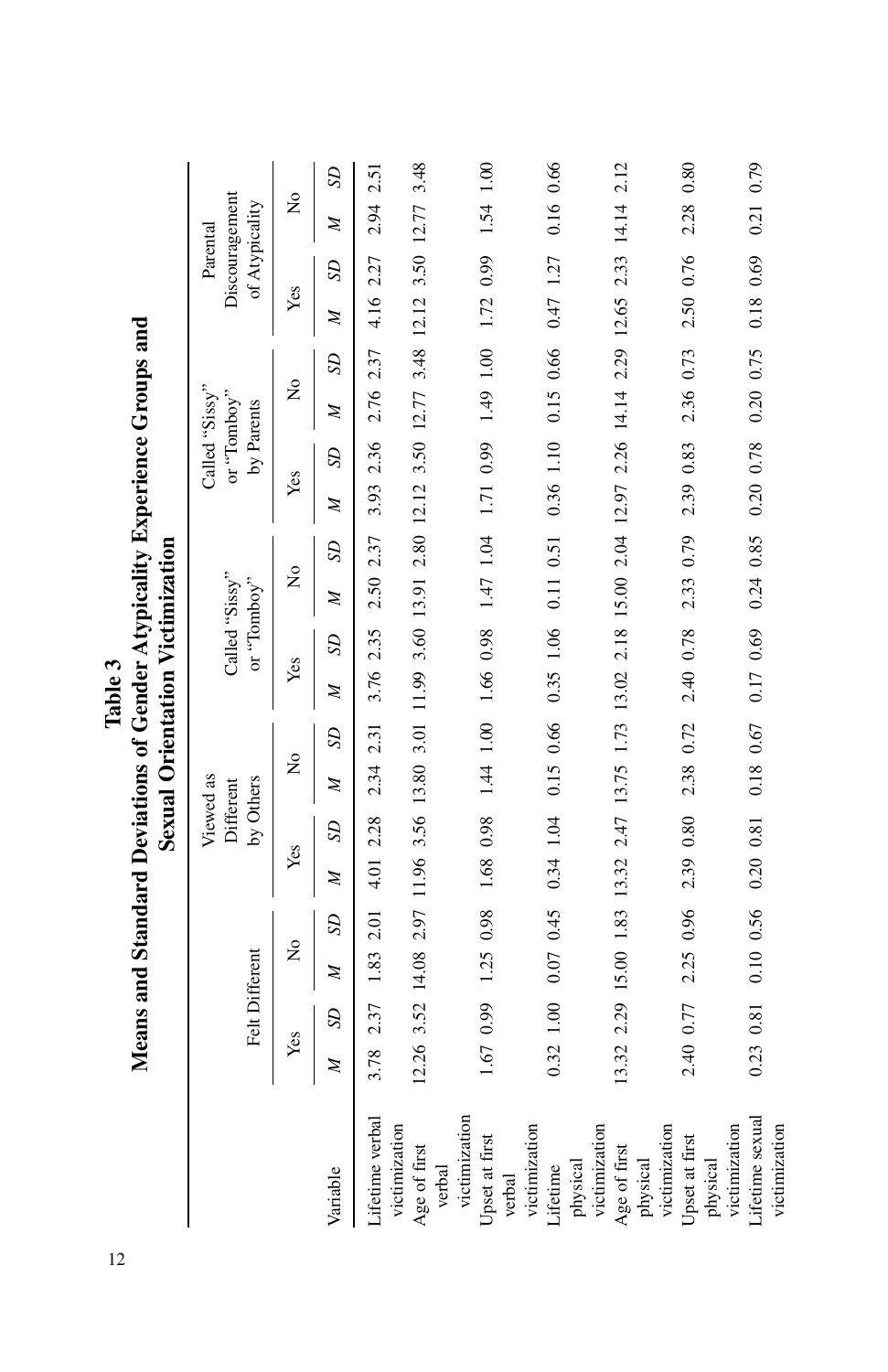| sexual                                                                                                        |                   |  |  |  | 13.14 3.75 16.00 2.00 12.73 3.74 14.33 3.53 13.64 3.57 13.16 3.95 12.59 3.71 14.20 3.58 14.36 2.27 13.06 4.12 |  |  |  |  |  |
|---------------------------------------------------------------------------------------------------------------|-------------------|--|--|--|---------------------------------------------------------------------------------------------------------------|--|--|--|--|--|
|                                                                                                               |                   |  |  |  |                                                                                                               |  |  |  |  |  |
| victimization                                                                                                 |                   |  |  |  |                                                                                                               |  |  |  |  |  |
| Upset at first                                                                                                | 2.31              |  |  |  | 0.95 2.00 1.00 2.42 0.86 2.10 1.04 2.32 0.90 2.21 1.03 2.41 0.80 2.16 1.07 2.21 0.89 2.30 0.98                |  |  |  |  |  |
| sexual                                                                                                        |                   |  |  |  |                                                                                                               |  |  |  |  |  |
| victimization                                                                                                 |                   |  |  |  |                                                                                                               |  |  |  |  |  |
| <b>Brief Symptom</b>                                                                                          | 1.00 <sub>1</sub> |  |  |  |                                                                                                               |  |  |  |  |  |
| Inventory                                                                                                     |                   |  |  |  |                                                                                                               |  |  |  |  |  |
| Trauma Symptom 1.02 0.54 0.73 0.48 1.03 0.53 0.83 0.83 0.83 0.82 0.52 0.54 1.01 0.53 0.53 1.02 0.51 0.54 0.54 |                   |  |  |  |                                                                                                               |  |  |  |  |  |
| Checklist                                                                                                     |                   |  |  |  |                                                                                                               |  |  |  |  |  |
|                                                                                                               |                   |  |  |  |                                                                                                               |  |  |  |  |  |

Note: Victimization scores are based on eight frequency categories. Note: Victimization scores are based on eight frequency categories.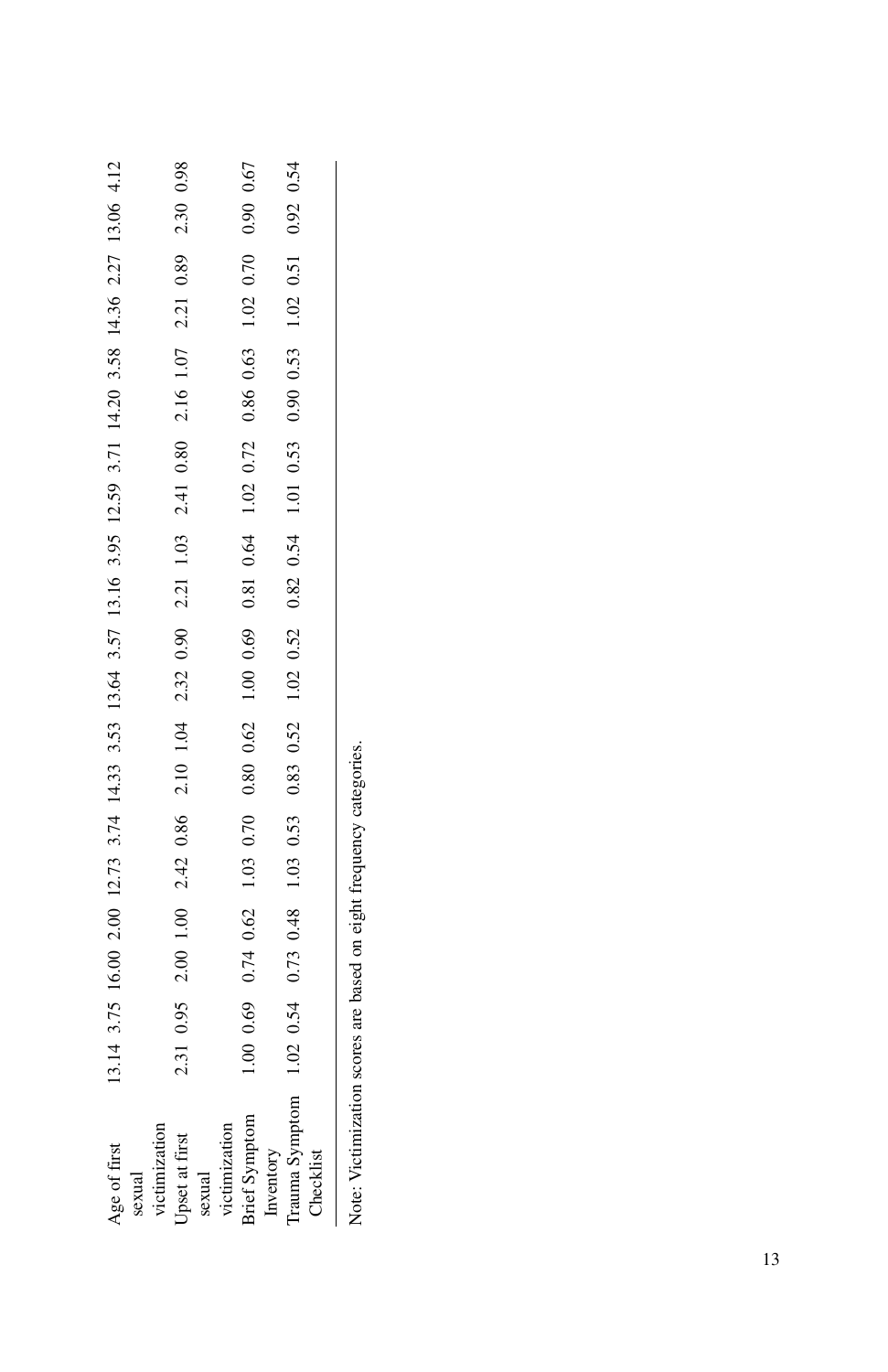| Interaction Effects from Analyses of Variance of Sexual Orientation Victimizati<br>Table 4 | and Mantal Hoalth Dalatad to Childhood Candor Atunicality |
|--------------------------------------------------------------------------------------------|-----------------------------------------------------------|
|--------------------------------------------------------------------------------------------|-----------------------------------------------------------|

|                                        |             |                   |      |                       |                        |           | and Mental Health Related to Childhood Gender Atypicality |                                     |      |                   |                           |               |                     |                |      |
|----------------------------------------|-------------|-------------------|------|-----------------------|------------------------|-----------|-----------------------------------------------------------|-------------------------------------|------|-------------------|---------------------------|---------------|---------------------|----------------|------|
|                                        |             |                   |      |                       | Viewed as              |           |                                                           |                                     |      |                   | Called "Sissy"            |               |                     | Parental       |      |
|                                        |             | Different<br>Felt |      |                       | by Others<br>Different |           |                                                           | Called "Sissy"<br>or $T$ ombo $v$ " |      |                   | or "Tomboy"<br>by Parents |               | Discouragement      | of Atypicality |      |
| Variable                               | Main d Int. |                   |      | Main d Int.           |                        |           | Main d Int.                                               |                                     |      | Main d Int.       |                           |               | Main                | d Int.         |      |
| victimization<br>Lifetime verbal       |             |                   |      |                       |                        |           |                                                           |                                     |      |                   |                           |               |                     |                |      |
| Age of first verbal<br>victimization   | $9.33***$   |                   |      |                       |                        |           | $0.56$ $0.64$ $12.14***$ $0.56$ $0.49$ $16.82***$ $0.60$  |                                     | 2.23 | $6.66***$         | $0.19$ $0.02$             |               | 2.46                |                | 0.08 |
| Upset at first verbal<br>victimization | 3.72        |                   | 3.66 | 3.34                  |                        | 0.19      | 1.59                                                      |                                     | 0.06 | 2.70              |                           | 0.32          | 1.71                |                | 1.01 |
| Lifetime physical<br>victimization     | $7.25**$    |                   |      | $0.35$ $0.51$ $4.73*$ |                        | 0.22 0.03 | 9.98**                                                    | 0.31                                | 0.44 | 5.94 **           |                           | $0.24$ $0.01$ | 14.14*** 0.32 0.59  |                |      |
| Age of first physical<br>victimization | 1.52        |                   | 0.00 | 0.37                  |                        |           | $0.01$ 12.28*** 0.94                                      |                                     | 2.19 | $6.30***$         |                           | 0.51 1.01     | $8.85***$ 0.67 1.74 |                |      |
| Upset at first physical 0.28           |             |                   | 2.37 | 0.22                  |                        |           | $0.92$ $0.22$                                             |                                     | 0.60 | $\overline{0.01}$ |                           | 0.00          | 0.06                |                | 1.62 |

 $0.22$ 0.63

0.92  $0.10$ 

0.22  $0.00\,$ 

2.37 0.62

 $0.28$  $2.45$ 

 $0.00$  $0.19$ 

 $0.01\,$  $0.04$ 

0.60  $0.00\,$ 

 $0.00$ 

 $0.30$ 

Lifetime sexual 2.45 0.62 0.00 0.10 0.63 0.00 0.04 0.19 0.30 0.00

victimization

victimization Lifetime sexual victimization

victimization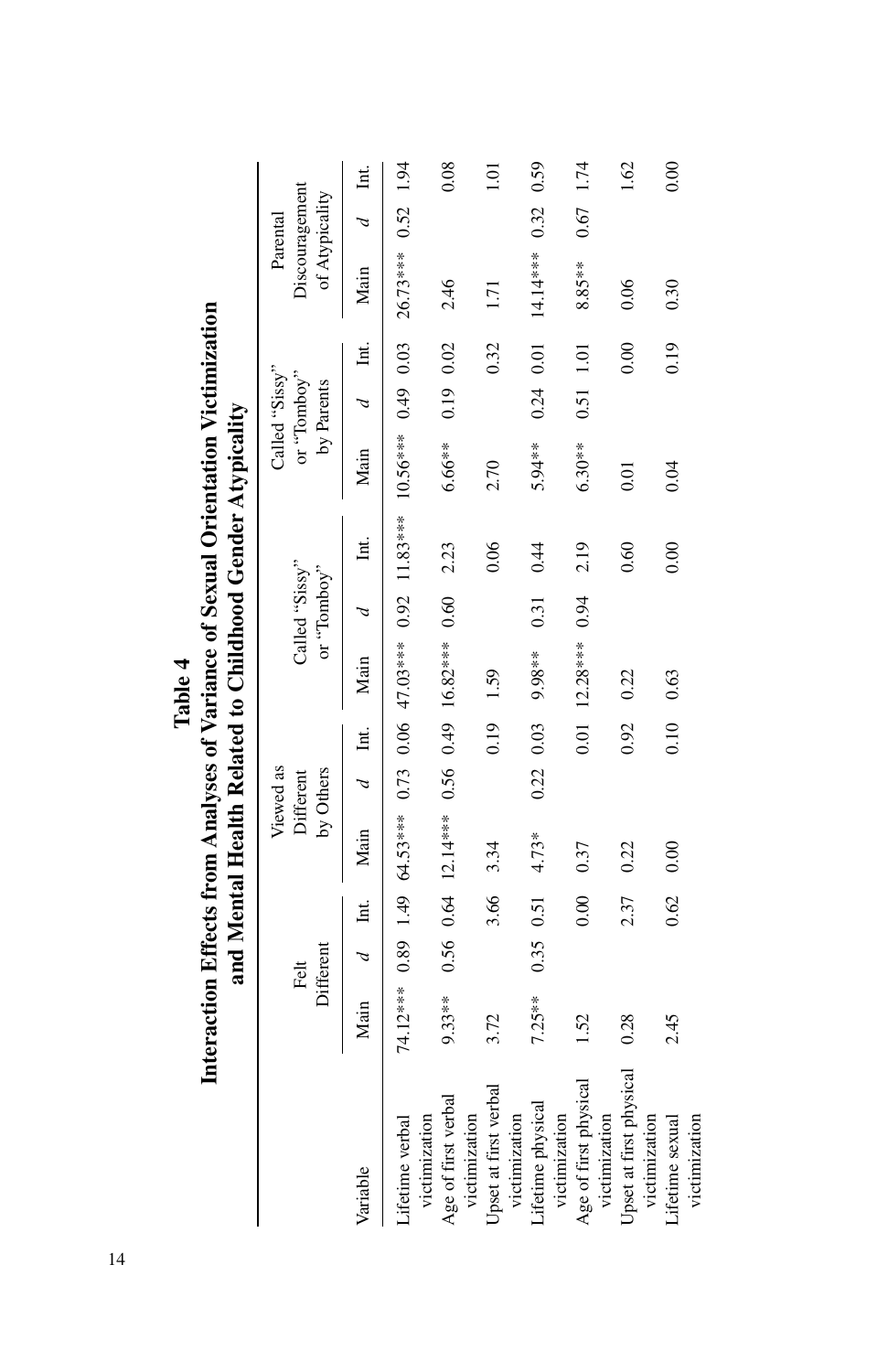| Age of first sexual<br>victimization  | 0.59 |  | 1.19 0.56                                                |  | $0.46$ 0.02 | 0.12 | 1.25                 | 0.08       | 0.78  |           | 0.02              |
|---------------------------------------|------|--|----------------------------------------------------------|--|-------------|------|----------------------|------------|-------|-----------|-------------------|
| Upset at first sexual                 | 0.00 |  | 0.91 1.63                                                |  | $0.23$ 0.06 | 0.91 | 0.08                 | 4.89* 1.92 |       |           | 3.40              |
| victimization<br><b>Brief Symptom</b> |      |  | $15.45***$ 0.39 0.01 15.92*** 0.34 0.76 8.35** 0.29 1.02 |  |             |      | $10.57***$ 0.23 1.04 |            | 5.18* | 0.18 0.01 |                   |
| Trauma Symptom<br>Inventory           |      |  | 32.68*** 0.57 0.30 20.43*** 0.37 0.01 16.39** 0.59 3.91* |  |             |      | $6.87***$ 0.22 2.56  |            |       |           |                   |
| Checklist                             |      |  |                                                          |  |             |      |                      |            |       |           | $4.57*$ 0.18 0.48 |

tone (yes or no)  $\times$ Note: Values are *F* values. Victimization is based on eight frequency categories. Int. is interaction effect—gender atypicality milestone (yes or no) × Ę î ard Cin  $\overline{\phantom{a}}$  $\vec{B}$ ĺ đ nann i d<br>i Note: values are *r* values. Vicumin<br>sex (male or female).<br> $*_{p < .05}$ .  $*_{p < .01}$ .  $*_{p > .01}$ . sex (male or female).

\**p* < .05. \*\**p* < .01. \*\*\**p* < .001.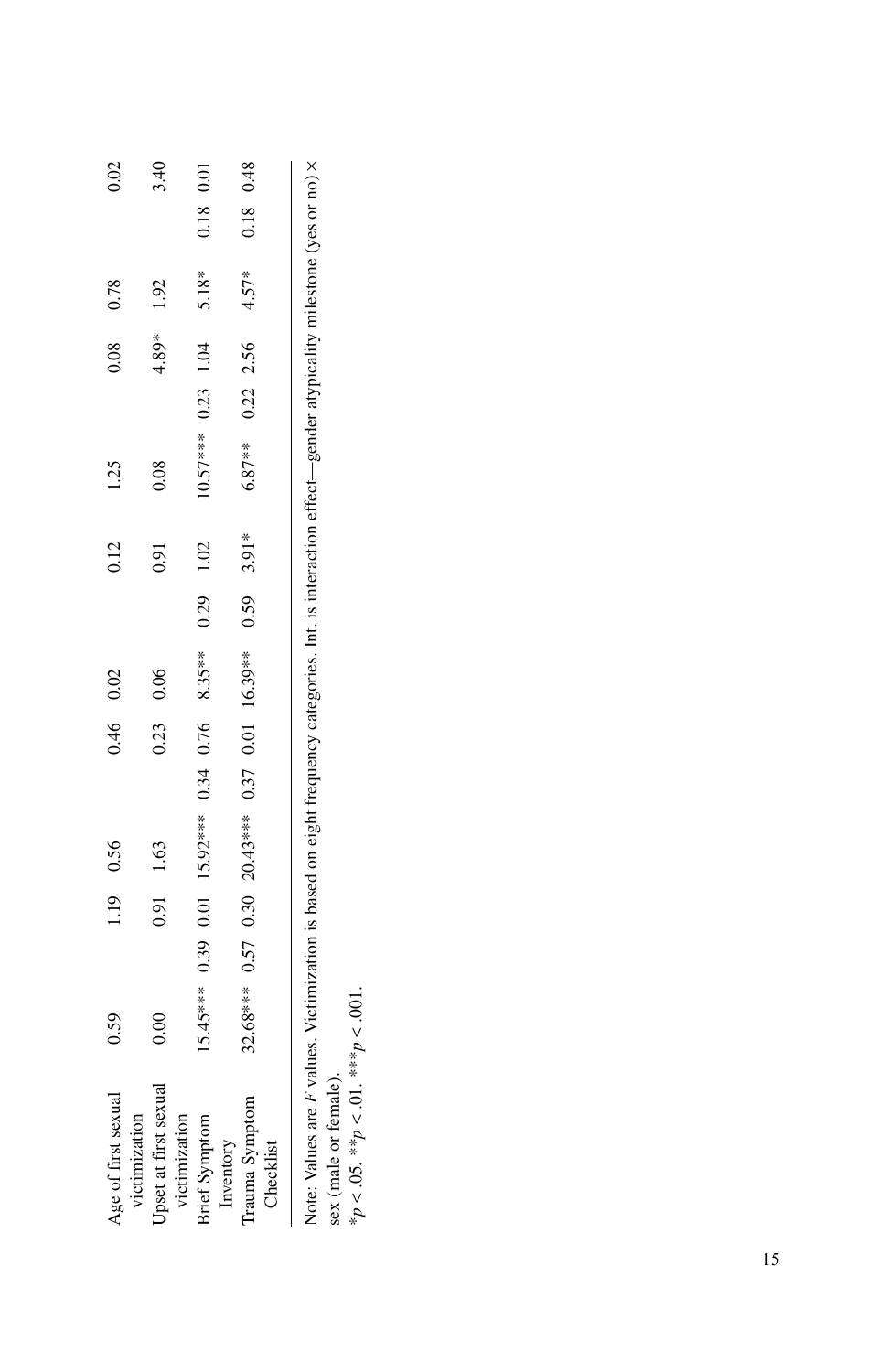numbers of females (15%,  $n = 38$ ) than males had a PTSD diagnosis (4%, *n* = 10), a significant difference,  $\chi^2$  (1, *n* = 517) = 21.16, *p* < .001. PTSD was associated with being called a sissy or tomboy by others,  $\chi^2(1, n = 517)$  = 9.82,  $p < .001$ , and by parents,  $\chi^2(1, n = 517) = 5.83$ ,  $p < .05$ . About 12% of those called sissy or tomboy currently had PTSD, compared to from 4% to 6% of those never called tomboy or sissy. Table 5 presents comparisons between youth with and without PTSD on the SOV variables. Youth with PTSD were significantly more upset at their first experiences of verbal SOV. Youth with PTSD experienced significantly more lifetime physical SOV. In addition, youth with PTSD reported more lifetime sexual SOV, at a marginally significant level  $(p = .09)$ .

## **Discussion**

This findings of this study indicate the importance of early gender role expression in the developmental experiences and current adjustment of LGB youth. Many youth in this study perceived that others, including their parents, viewed them as gender atypical, and many responses from parents were negative. These responses might have been related to fears that gender atypical youth may become lesbian or gay. SOV of youth started in late childhood and was associated with gender atypicality. The impact of these early experiences of difference, labeling, criticism by others, and victimization can be seen in the current mental health findings, especially trauma symptoms. The youths' perceived peer and parental responses to childhood gender atypicality were related to their current mental health.

Three fourths of the youth felt different from their peers as they were growing up. This perception of difference occurred, on average, at about age 8, or in late childhood. This is a period in which gender expectations become increasingly salient to children, and their sex role-related behavior comes under increasing scrutiny and evaluation by parents, peers, and school personnel. Parental involvement in subsequent change in sex-typed behavior has been well established. For example, a meta-analytic review of the different ways parents treat female and male children concluded that the most powerful difference is in the encouragement of specific sex-typed activities (Lytton & Romney, 1991). Others told youth that they were different at about 8 years of age, and the two thirds of the females who were considered tomboys and more than half of the males who were considered sissies were first labeled at age 8 as well, on average. The importance of conformity to gender roles at this time can be seen in the reported negative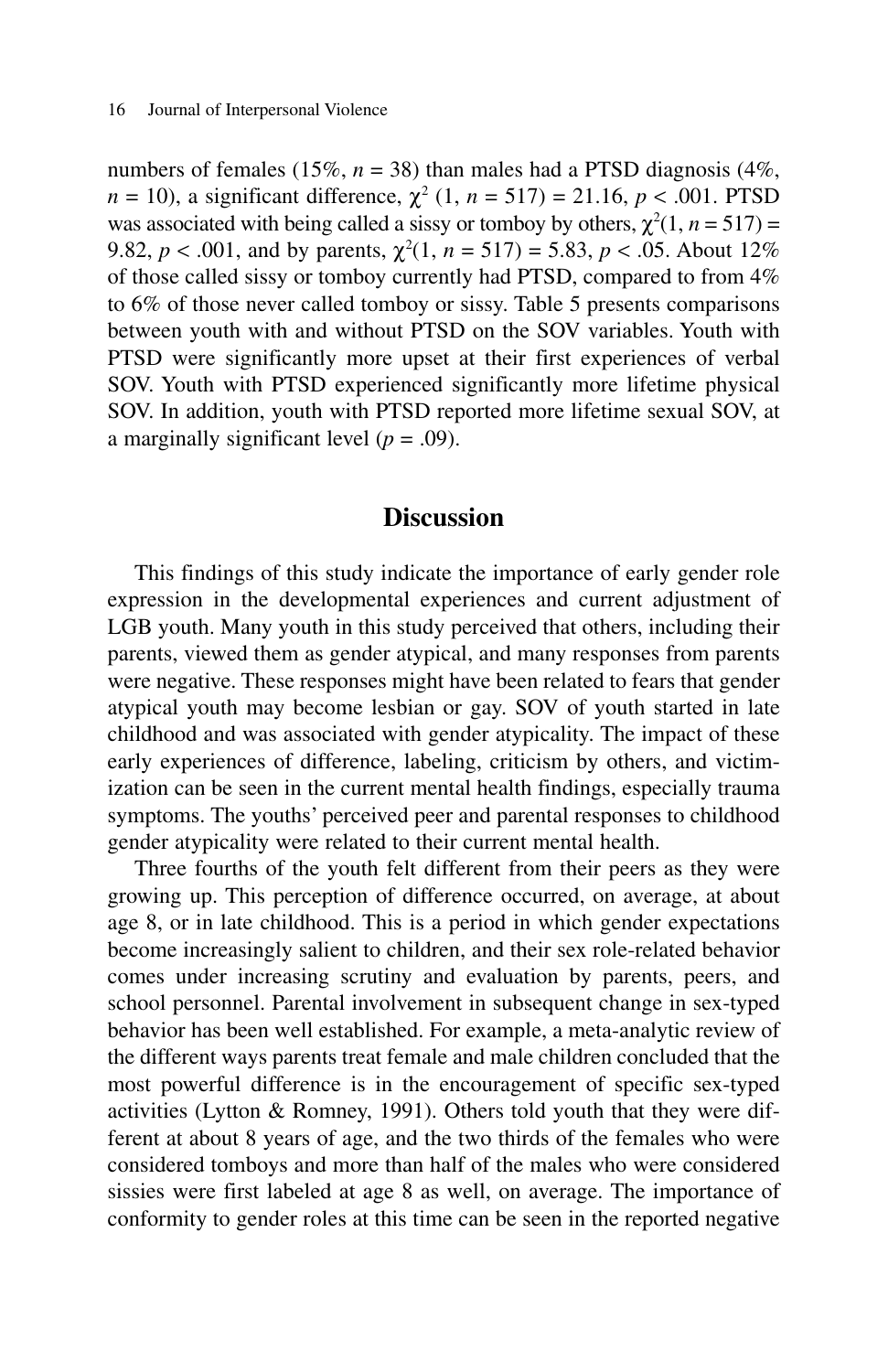| Posttraumatic Stress Disorder (PTSD) and Sexual Orientation Victimization Histories of |                   | Lesbian, Gay, and Bisexual Youth |                      |                 |                 |      |
|----------------------------------------------------------------------------------------|-------------------|----------------------------------|----------------------|-----------------|-----------------|------|
|                                                                                        | PTSD <sup>a</sup> |                                  | No PTSD <sup>b</sup> |                 |                 |      |
| Variable                                                                               | z                 | SD                               | $\mathbb{Z}$         | SD <sub>.</sub> |                 |      |
| Lifetime verbal victimization                                                          | 3.87              | 2.38                             | 3.24                 | $\ddot{4}$      |                 |      |
| Age of first verbal victimization                                                      | 13.68             | 2.26                             | 12.4                 | 3.57            | 63              |      |
| Upsetness at first verbal victimization                                                | 2.17              | 0.89                             | 1.55                 | 0.99            | $2.88***$       | 0.66 |
| Lifetime physical victimization                                                        | 0.52              | 1.30                             | 0.23                 | 0.86            | $2.08*$         | 0.27 |
| Age of first physical victimization                                                    | 13.38             | 1.12                             | 13.45                | 2.42            | 0.08            |      |
| Upsetness at first physical victimization                                              | 2.50              | 0.53                             | 2.37                 | 0.81            | 0.45            |      |
| Lifetime sexual victimization                                                          | 0.37              | 1.33                             | 0.18                 | 0.71            | <b>99</b>       |      |
| Age of first sexual victimization                                                      | 4.14              | 3.98                             | 13.33                | 3.68            | 0.51            |      |
| Upsetness at first sexual victimization                                                | 2.71              | 0.49                             | 2.20                 | 0.99            | $\overline{33}$ |      |

|                         | s of                                                 |  |
|-------------------------|------------------------------------------------------|--|
|                         | n Historie                                           |  |
|                         |                                                      |  |
|                         |                                                      |  |
|                         |                                                      |  |
|                         |                                                      |  |
|                         |                                                      |  |
|                         |                                                      |  |
|                         |                                                      |  |
| l                       | Disorder (PTSD) and Sexual Orientation Victimization |  |
| י אוני<br><u>ר</u><br>ק |                                                      |  |
|                         |                                                      |  |
|                         |                                                      |  |
|                         |                                                      |  |
|                         |                                                      |  |
|                         |                                                      |  |
|                         | ic Stress Di                                         |  |
|                         |                                                      |  |
|                         |                                                      |  |
|                         |                                                      |  |
|                         |                                                      |  |

Note: Victimization scores are based on eight frequency categories (see text).<br>a.  $n = 48$ .<br>b.  $n = 469$ .<br>\* $p < 0.05$ .\*\* $p < 01$ . Note: Victimization scores are based on eight frequency categories (see text).

a.  $n = 48$ .

 $b. n = 469.$ 

\**p* < .05. \*\**p* < .01.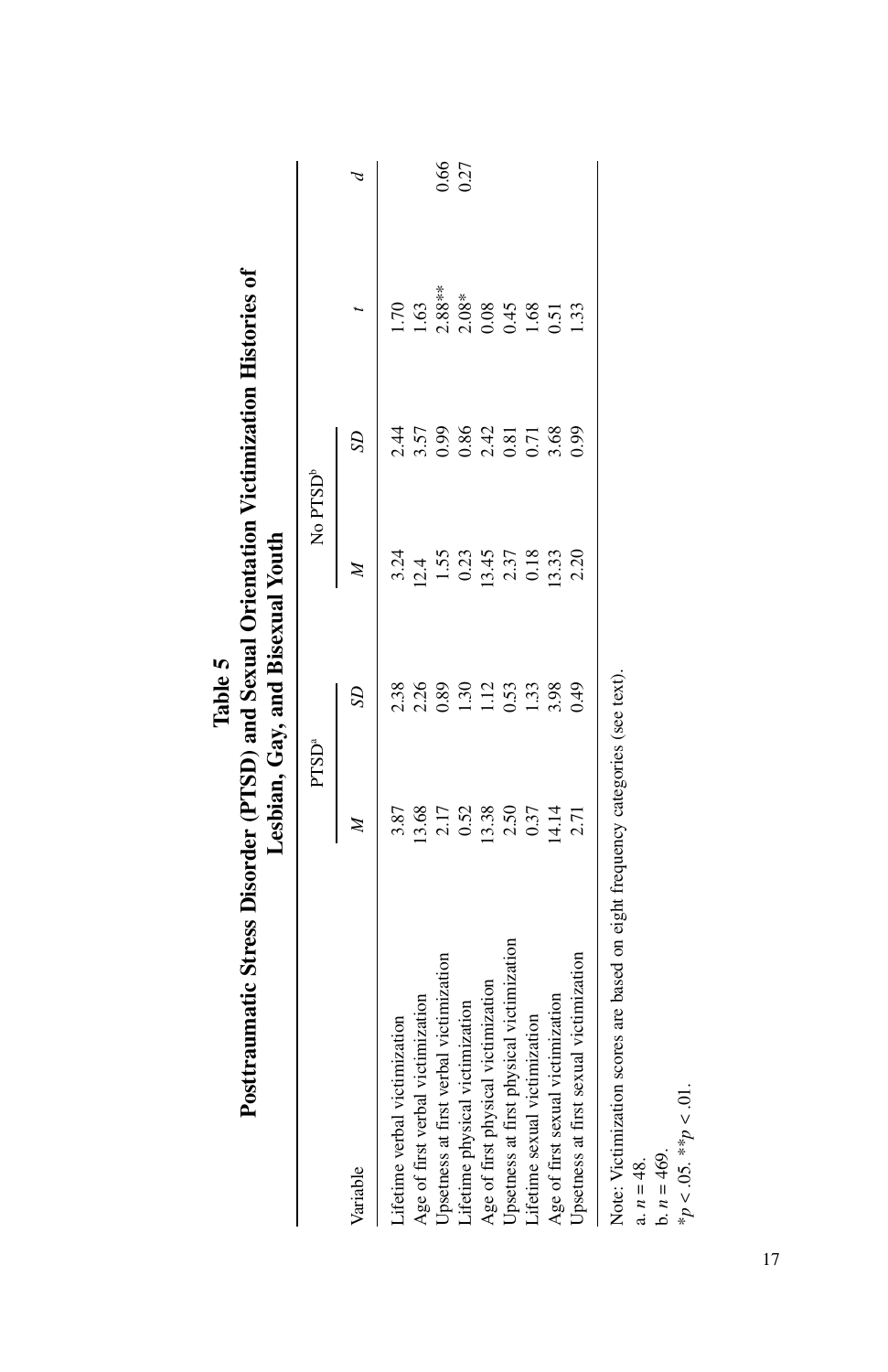parental reactions to gender atypicality, with only 13% of mothers reacting positively to their daughters' gender atypicality and 2% of males' mothers. As sex differences in traditionally masculine behavior show greater change than changes in traditionally feminine behavior during adolescence (Galambos, Almeida, & Petersen, 1990), the greater perceived dissatisfaction among parents with males' gender atypicality is understandable. Also understandable are the more perceived negative paternal responses to sons' gender atypicality compared to daughters', with hardly any fathers positive about their sons' gender atypicality.

Perhaps the experience of many years of parents' displeasure with gender atypicality explains the finding that these youth hardly ever choose to tell their parents first about their sexual orientation after they self-identify as LGB. The knowledge that parents are dissatisfied with one's gender atypical behavior, especially as it may reflect homosexuality, helps explain the relatively late disclosure of sexual orientation to parents, between 14 and 15 years of age, many years after their "difference" had been first experienced and noted by others. For many LGB youth, their sexual orientation development is influenced by their parents' efforts to decrease gender atypicality. Of the youth who were considered sissies or tomboys, one third reported that their parents made concerted efforts that encouraged traditional sex role behavior. This attempted control generally preceded victimization based on sexual orientation.

About 80% of the youth experienced verbal abuse, 14% were physically attacked, and 9% were sexually assaulted because they were LGB or were perceived to be LGB. The verbal and physical SOV rates found here were comparable to those found in other LGB youth research (D'Augelli, 2002). The initial verbal SOV, at about age 11 for males and 14 for females, corresponds to the age of gender intensification found in much developmental research (Galambos et al., 1990). As the importance of peers during childhood and adolescence increases during late childhood (Degirmencioglu, Urberg, Tolson, & Richard, 1998), the lack of integration in peer groups resulting from LGB youths' gender atypicality can have serious consequences. That nearly all of the physical attackers in the study were male is a reflection of the more intense traditional male response (aggression) to departures from traditional sex roles and the fact that males are generally more likely than females to be involved in many sorts of violence and victimization. Other research on LGB youth has also found that more gender atypicality among LGB youth was associated with more SOV in school and that males are more often physically attacked than females in school (D'Augelli, Pilkington, & Hershberger, 2002). Certainly gender atypicality among females during childhood and adolescence is more tolerated.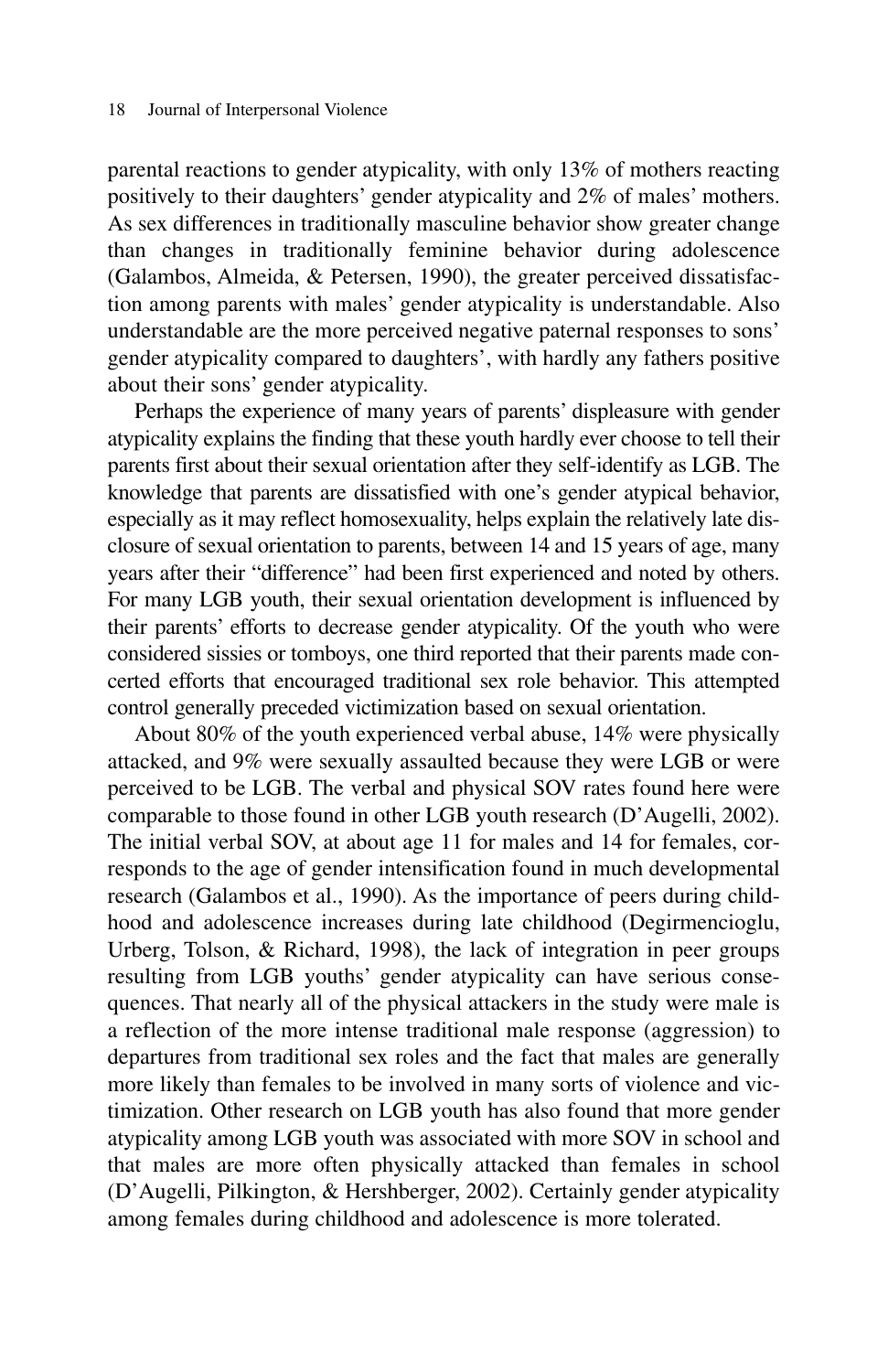The convergence of biological, social, interpersonal, and cultural factors that make gender atypicality potentially problematic are amplified by victimization of the youth in this study. Although we have known for some time that victimization of LGB adults (Herek, Gillis, Cogan, & Glunt, 1997) and youth (Pilkington & D'Augelli, 1995) are common experiences with mental health consequences, this is the first study to document ages at which victimization experiences first occurred and to link lifetime SOV to traumatic stress symptoms and PTSD. Early experience of SOV, victims' perception of these early experiences as highly upsetting, and the lifetime accumulation of many SOV experiences are factors that can create longterm unease. More cases of PTSD were found among those who were gender atypical in childhood than among those who were not. PTSD was associated with increased physical SOV, in particular, and with the upset experienced at the first verbal SOV. Thus, youth who are gender atypical in childhood and who are victimized may have elevated mental health and trauma symptoms, and some may have PTSD.

The study's limitations are worth noting. Youth were drawn from one geographical area and may not be representative of all LGB youth. Convenience samples such as those used in this study might engage youth who are more distressed (Savin-Williams, 2003). Thus, the elevated trauma symptoms and PTSD found here might not be found in LGB youth who do not attend centers for LGB youth, are not as open about their sexual orientation, or were not as gender atypical in childhood. On the other hand, the stress these youth reported is a reaction to troublesome events that befall many LGB youth who are gender atypical growing up. Another limitation is the crosssectional nature of the data, which makes causal conclusions difficult. It is also possible that youth with elevated trauma symptoms might retrospectively consider themselves more gender atypical in childhood. This seems less likely that the hypothesis that feeling different and being seen as different, experiencing negative parental reactions to childhood gender atypicality, and being victimized because of sexual orientation can increase the probability of traumatic responses. Longitudinal data following LGB youth from childhood through late adolescence would be ideal but extremely difficult to collect. However, to increase the accuracy of recalling and reporting of past events, reliability and validity checks might be incorporated into future self-report instruments. For example, with regard to childhood gender atypicality, current gender atypicality could be assessed by interviewers as an aid in interpreting participants' perceptions of their past gender atypicality. Until greater causal clarity and more reliable measurement are available, it is reasonable to consider early gender atypicality,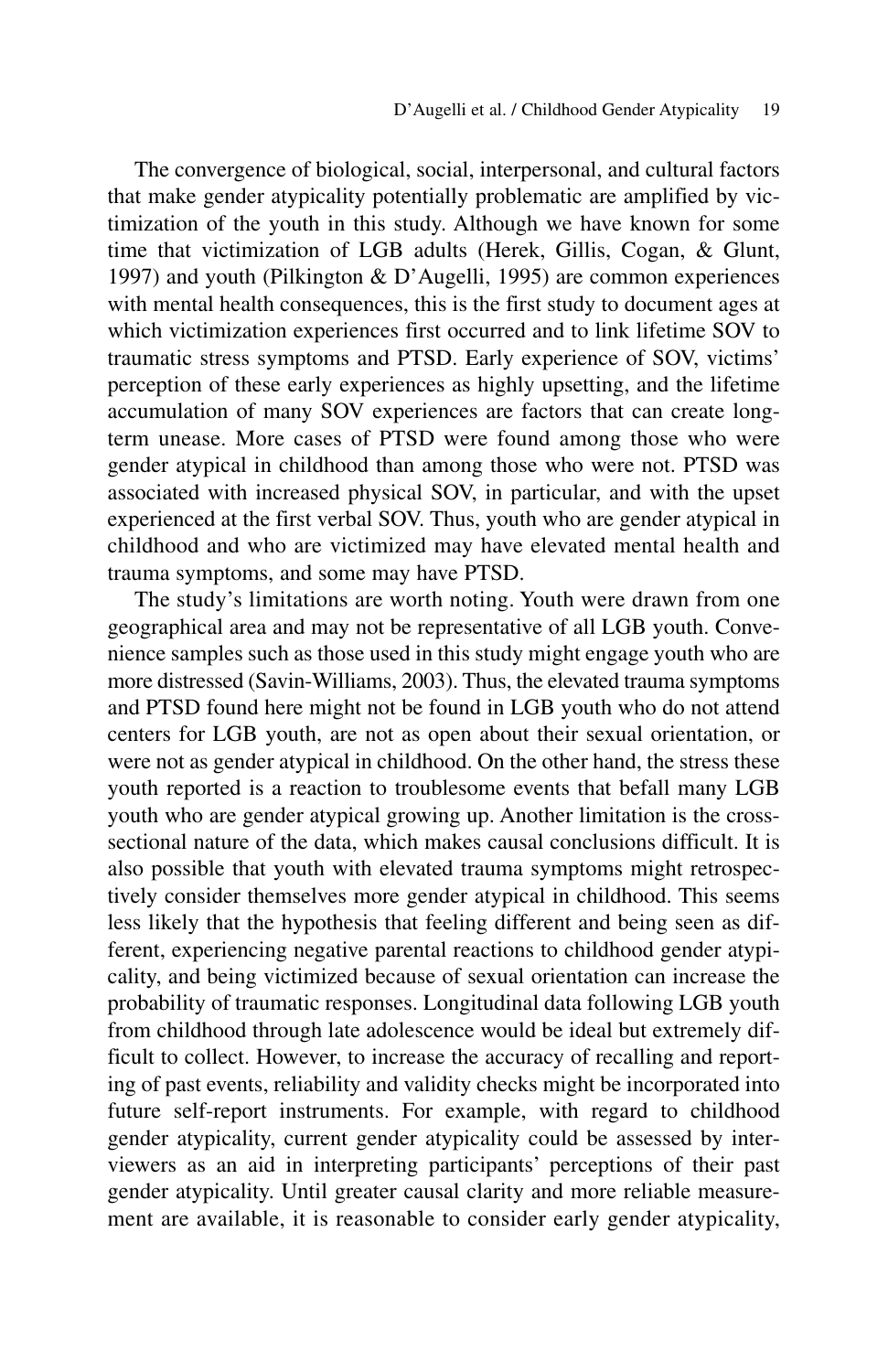openness about sexual orientation, and experiences of victimization as important in understanding the current mental health status of LGB youth.

## **References**

- Briere, J. (1996). Psychometric review of The Trauma Symptom Checklist-40. In B. H. Stamm (Ed.), *Measurement of stress, trauma, and adaptation* (pp. 373-377). Lutherville, MD: Sidran.
- Cohen, J. (1988). *Statistical power analysis for the behavioral sciences*. Hillsdale, NJ: Lawrence Erlbaum.
- D'Augelli, A. R. (2002). Mental health problems among lesbian, gay, and bisexual youths ages 14 to 21. *Clinical Child Psychology and Psychiatry, 7*, 439-462.
- D'Augelli, A. R., Grossman, A. H., & Starks, M. T. (in press). Gender atypicality and sexual orientation development among lesbian, gay, and bisexual youth: Prevalence, sex differences, and parental responses. *Journal of Gay & Lesbian Psychotherapy*.
- D'Augelli, A. R., Pilkington, N. W., & Hershberger, S. L. (2002). Incidence and mental health impact of sexual orientation victimization of lesbian, gay, and bisexual youths in high school. *School Psychology Quarterly, 17*, 148-167.
- Degirmencioglu, S. M., Urberg, K. A., Tolson, J. M., & Richard, P. (1998). Adolescent friendship networks: Continuity and change over the school year. *Merrill-Palmer Quarterly, 44*, 313-337.
- Derogatis, L. R. (1993). *The Brief Symptom Inventory: Administration, scoring, and procedures manual.* Minneapolis, MN: National Computer Systems.
- Entwisle, D. R., & Astone, N. M. (1994). Some practical guidelines for measuring youth's race/ethnicity and socioeconomic status. *Child Development, 65*, 1521-1540.
- Galambos, N. L., Almeida, D. M., & Petersen, A. C. (1990). Masculinity, femininity, and sex role attitudes in early adolescence: Exploring gender intensification. *Child Development, 61*, 1905-1914.
- Herek, G. M., Gillis, J. R., Cogan, J. C., & Glunt, E. K. (1997). Hate crime victimization among lesbian, gay, and bisexual adults. *Journal of Interpersonal Violence, 12*, 195-215.
- Liben, L. S., & Bigler, R. S. (2002). The developmental course of gender differentiation: Conceptualizing, measuring, and evaluating constructs and pathways. *Monographs of the Society of Research on Child Development, 67*, 1-147.
- Lytton, H., & Romney, D. M. (1991). Parents' differential socialization of boys and girls: A meta-analysis. *Psychological Bulletin, 109*, 267-296.
- Pilkington, N. W., & D'Augelli, A. R. (1995). Victimization of lesbian, gay, and bisexual youth in community settings. *Journal of Community Psychology, 23,* 33-56.
- Rivers, I., & D'Augelli, A. R. (2001). The victimization of lesbian, gay, and bisexual youths: Implications for intervention. In A. R. D'Augelli & C. J. Patterson (Eds.), *Lesbian, gay, and bisexual identities and youths: Psychological perspectives* (pp. 199-223). New York: Oxford University Press.
- Savin-Williams, R. C. (2003). Suicide attempts among sexual minority youth: Population and measurement issues. *Journal of Consulting and Clinical Psychology*, *69*, 983-991.
- Shaffer, D., Fisher, P., Lucas, C. P., Dulcan, M. K., & Schwab-Stone, M. E. (2000). NIMH Diagnostic Interview Schedule for Children Version IV (NIMH DISC-IV): Description, differences from previous versions, and reliability of some common diagnoses. *Journal of the American Academy of Child and Adolescent Psychiatry, 39*, 28-38.